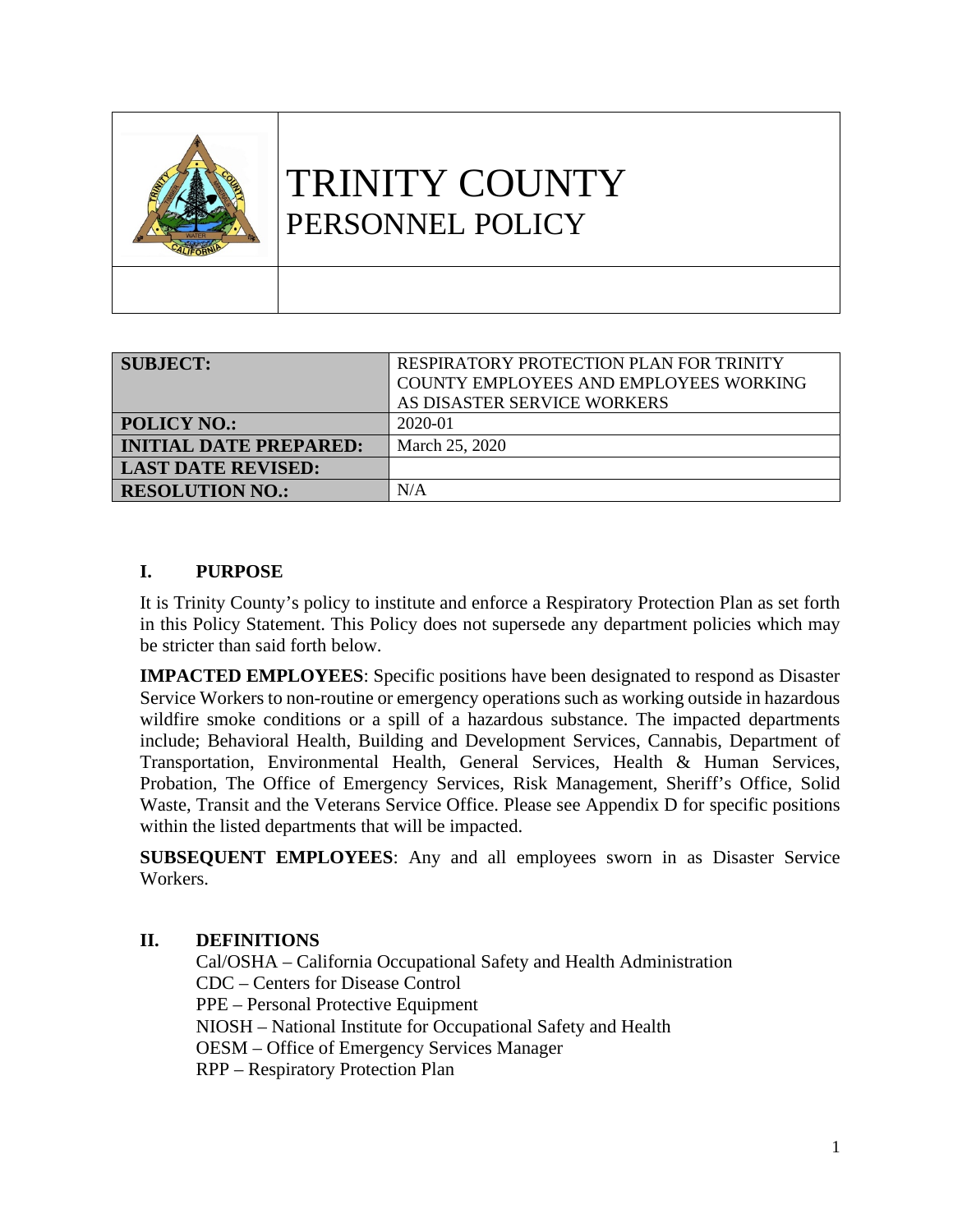### **III. APPLICATION**

- **1.** This program applies to all employees who are required to wear respirators during normal work operations. It also applies to employees who have been designated to respond to non-routine or emergency operations such as a spill of a hazardous substance or work outside in hazardous wildfire smoke conditions.
- **2.** The department shall conduct a survey of the work and work processes to determine if the atmospheric conditions exist or may reasonably be expected to exist that would create "harmful exposure" to employees.
- **3.** This program does not apply if the survey results indicate that no conditions exist or may reasonably be expected to exist that create "harmful exposure" to employees.
- **4.** This program does apply if the survey results indicate that conditions do exist or may reasonably be expected to exist that create "harmful exposure" to employees.

## **IV. TYPES OF RESPIRATORS**

The atmosphere and the air contaminant level that a person may encounter dictate they type of respirator that must be worn. Respirator Types are listed below:

- Air-purifying respirator (APR)
- Filter Facepiece (dust mask)
- Half Mask or Full Filtering Facepieces

If the hazard is mild you may be given a particulate filter. Particulate filters are listed below:

- HEPA Filter
- $\bullet$  N-100
- $\bullet$  P-100
- $\bullet$  N-95

Please refer to Appendix C for more details on the Respirators and Filters listed above.

### **V. GENERAL POLICY**

- **1.** This program applies to work operations in which there are "harmful exposure" of employees to dust, fog, fumes, mists, gases, smokes, sprays and vapors. For purposes of this program, "harmful exposure" is defined as exposure in excess of any permissible limit prescribed by General Industry Safety Order 5155 (chemical airborne contaminants) or of such a nature by inhalation as to result in, or have a probability to result in, injury, illness, disease, impairment or loss of function.
- **2.** Respirators shall be provided to employees when such equipment is necessary to protect the health of the employee. However, in the control of those occupational diseases caused by breathing contaminated air, the primary objective shall be to prevent atmospheric contamination. This shall be accomplished as far as feasible by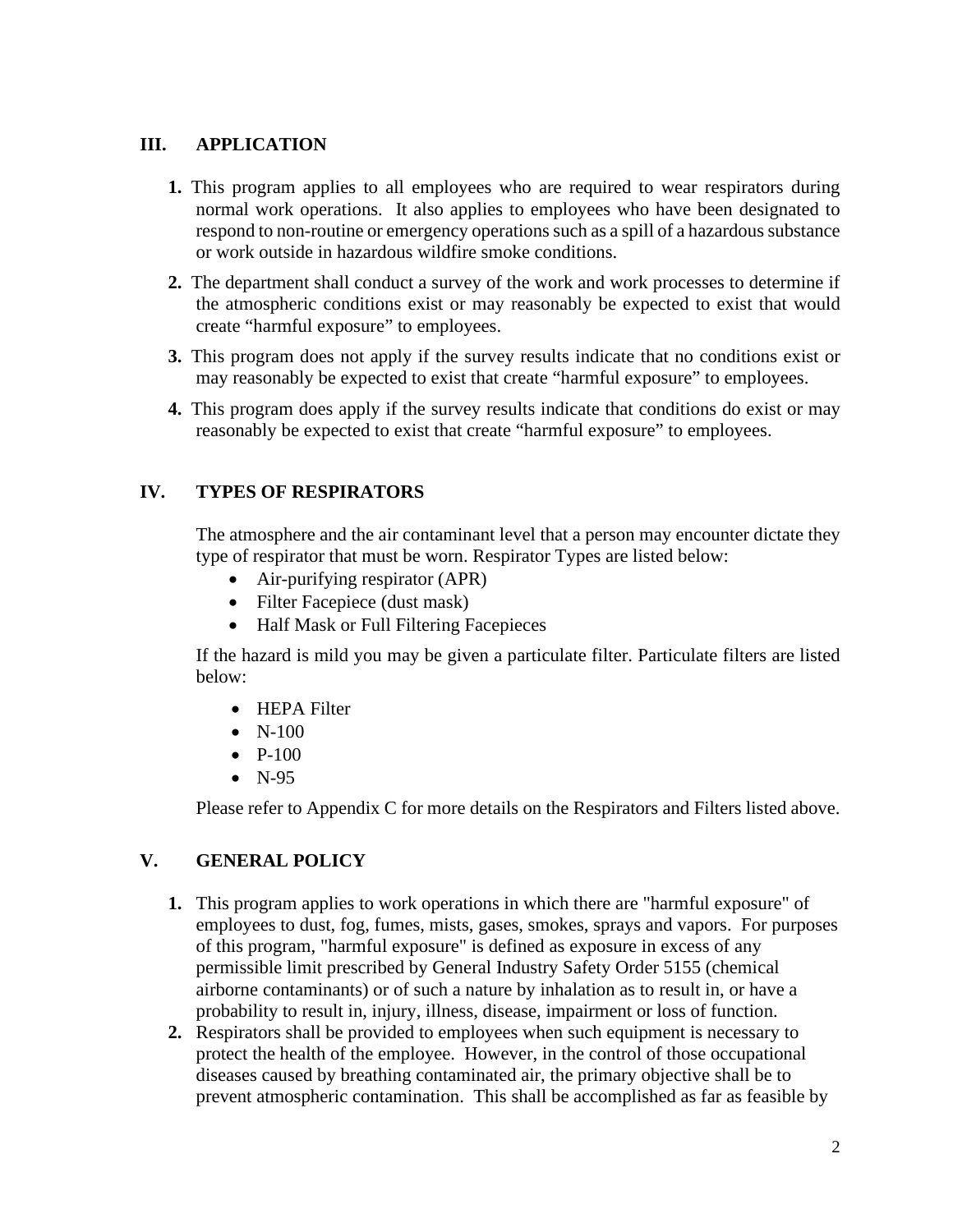accepted engineering controls (e.g. enclosure or confinement, general or local ventilation, substitution of less toxic materials). When effective engineering controls are not feasible, or while they are being instituted, appropriate respirators shall be used pursuant to this program.

**3.** Respirators shall only be used when required to protect an employee from "harmful exposure." Voluntary use of respirators by employees is prohibited, with the exception of voluntary use of filtering facepieces (dust masks), unless approval has been obtained from Risk Management, the Department Head or Designee, and/or the Health Officer.

## **VI. RESPONSIBILITIES**

Human Resources/ Risk Management

- Shall be responsible for oversight and enforcement of this policy
- Facilitating and/or coordinating all training associated with this policy
- Ensuring maintenance of records are being maintained as required by Title 8, California [Code of Regulations \(CCR\)](https://www.dir.ca.gov/title8/3204.html)
- Reviewing and updating training as needed, ensuring compliance with occupational safety requirements and recommendations
- Coordinating initial and annual fit-testing for County personnel

### Department Heads/Designees/Managers/Supervisors

All department heads their designees, managers and supervisors shall be responsible for overseeing the Respiratory Protection Plan (RPP) and protecting the health of their employees.

Managers/Supervisors shall:

- Participate in the selection of appropriate respiratory protective equipment for each task or potential exposure
- Request assistance when evaluating new operations that may present hazards
- Identify employees who may need respirators
- Ensure employees are cleared, properly fit-tested and equipped with respirators
- Participate in providing updates to the *RPP*
- Conducting hazard assessments, and ensuring that the designated County Personnel listed on Appendix D. complete initial medical clearance to wear a respirator
- Designate mandatory respirator usage areas and/or field assignments
- Ensure their employees are properly trained initially before an event occurs and annually thereafter.
- Selecting respirators for purchase
- Purchasing necessary equipment
- Ensuring the repair or replacement of equipment
- Ensuring respirator maintenance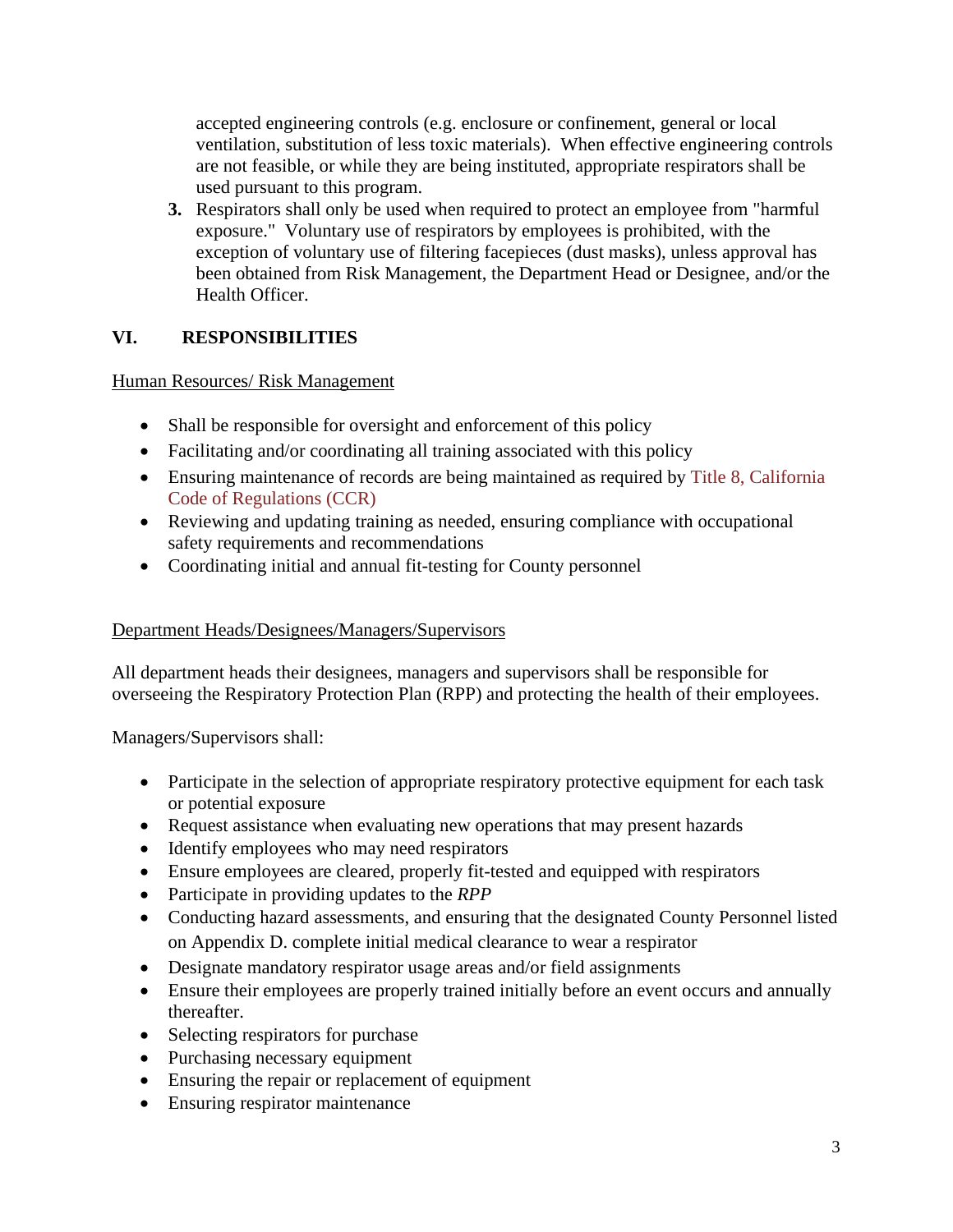• In consultation with the OES Manager, recommending the type and level of respiratory protection for each task or work location

## Office of Emergency Services Manager (OESM)

The OESM will be responsible for:

• Providing annual fit-testing for all designated employees listed in Appendix D.

## Employees

Employees have the responsibility to comply with all respiratory protection policies, and also to be fit-tested and equipped with appropriate respirators before entering any work location that involves hazardous situations requiring respiratory protection.

Employees shall:

- Use respirators when required
- Attend annual respirator protection training as required
- Ensure that facial hair (to include sideburns) does not cross the respirator sealing surface
- Promptly notify their immediate supervisor for any of the following:
	- o Suspicion that respirator no longer fits properly
	- o Suspicion that a respiratory hazard is not adequately addressed in the workplace
	- o Changes in personal medical status that may impact ability to safely wear a respirator
	- o Any other concerns regarding this program
- Obtain medical clearance as required. If medical clearance is not obtained from the Medical Provider an employee shall not work in any hazardous condition.

## **VII. RESPIRATOR SELECTION**

The Supervisor, in consultation with the OES Manager, will select respirators to be used by staff based on the hazards to which employees may be exposed and in accordance with all Cal/OSHA regulations. The hazard evaluation will include the following:

- Identifying the hazardous substances or pathogens
- Reviewing work processes to determine where potential exposures may occur
- Quantifying potential exposure levels, if possible
- Selecting the appropriate respirator based on degree of exposure and the assigned protection factors found in the Cal/OSHA Respiratory Standard. The NIOSH Respirator Decision Logic and other guidelines issued by CDC will also be considered.
- Identifying and communicating the limitations of the selected respirator to the employee(s)

The hazard assessment will be updated any time a new exposure is anticipated.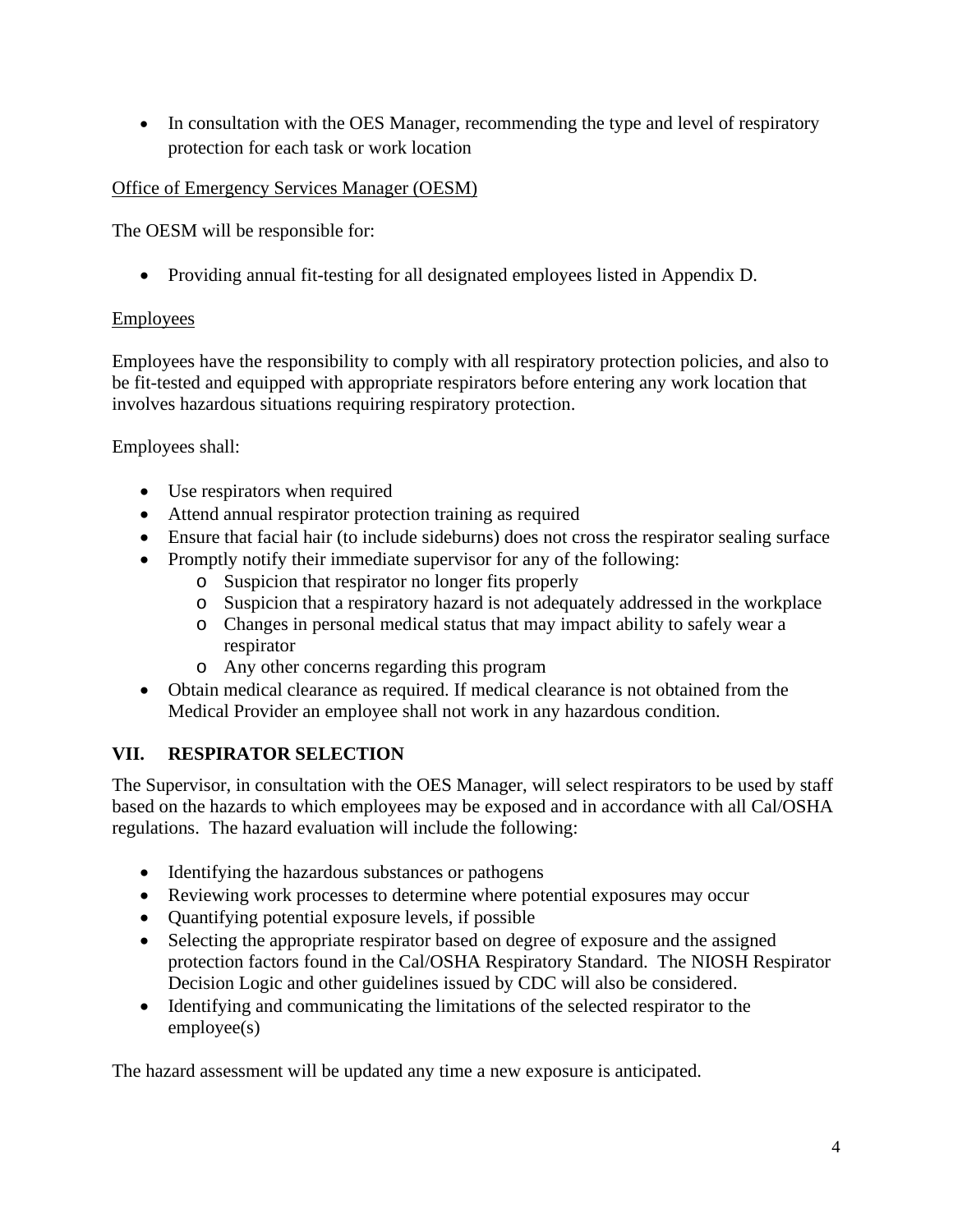Respirators shall be NIOSH-approved. A label or statement of certification should appear on the respirator or packaging. It will list what the respirator is designed for and how much protection it will provide. N95 respirators with exhalation should be considered for non-sterile environments to reduce heat and moisture buildup during long wearing periods.

## **VIII. MEDICAL EVALUATIONS**

Respirator use may place a physiological burden on employees based on type of respirator worn, the conditions under which the respirator is used, and the medical status of the employee. Employees whose work activities require the use of respiratory PPE shall receive medical clearance prior to initial fit-testing and use, and annually thereafter. Medical evaluations will be performed at no cost to the employee by a physician or licensed health care professional.

The employee shall complete the Respiratory Protection Medical Evaluation Questionnaire (Appendix A) and bring this to the medical appointment. This form is confidential and shall be shared only with health care professionals.

The health care professional will determine whether the employee can wear a respirator based on a review of the questionnaire, medical tests and/or pulmonary function tests. They will provide a copy of the Respirator Medical Clearance Form (Appendix A) to the employee, who will submit it to their supervisor.

Additional or subsequent medical evaluations will be performed under any of the following circumstances:

- An employee reports medical signs or symptoms related to the ability to use a respirator
- A physician or other licensed health care professional informs the employee that they need to be re-evaluated
- Observations made during fit-testing indicate a need for re-evaluation
- A change occurs in workplace conditions (e.g. physical exertion required or temperature change) that may result in a substantial increase in the physiological burden placed on an employee

## **IX. FIT TESTING**

Before an employee is required to use any respirator with a negative or positive pressure tight fitting facepiece (e.g. an N95), the employee must be fit-tested with the same make, model and style to determine which size is to be used.

Fit testing procedures shall be in accordance with Title 8, CCR, Section 5144.

Fit-testing shall be provided at the time of initial assignment or anticipation of field deployment, annually, and whenever there are changes in the employee's physical condition (e.g. facial scarring, dental changes, cosmetic surgery, and obvious change in body weight) that could affect respirator fit.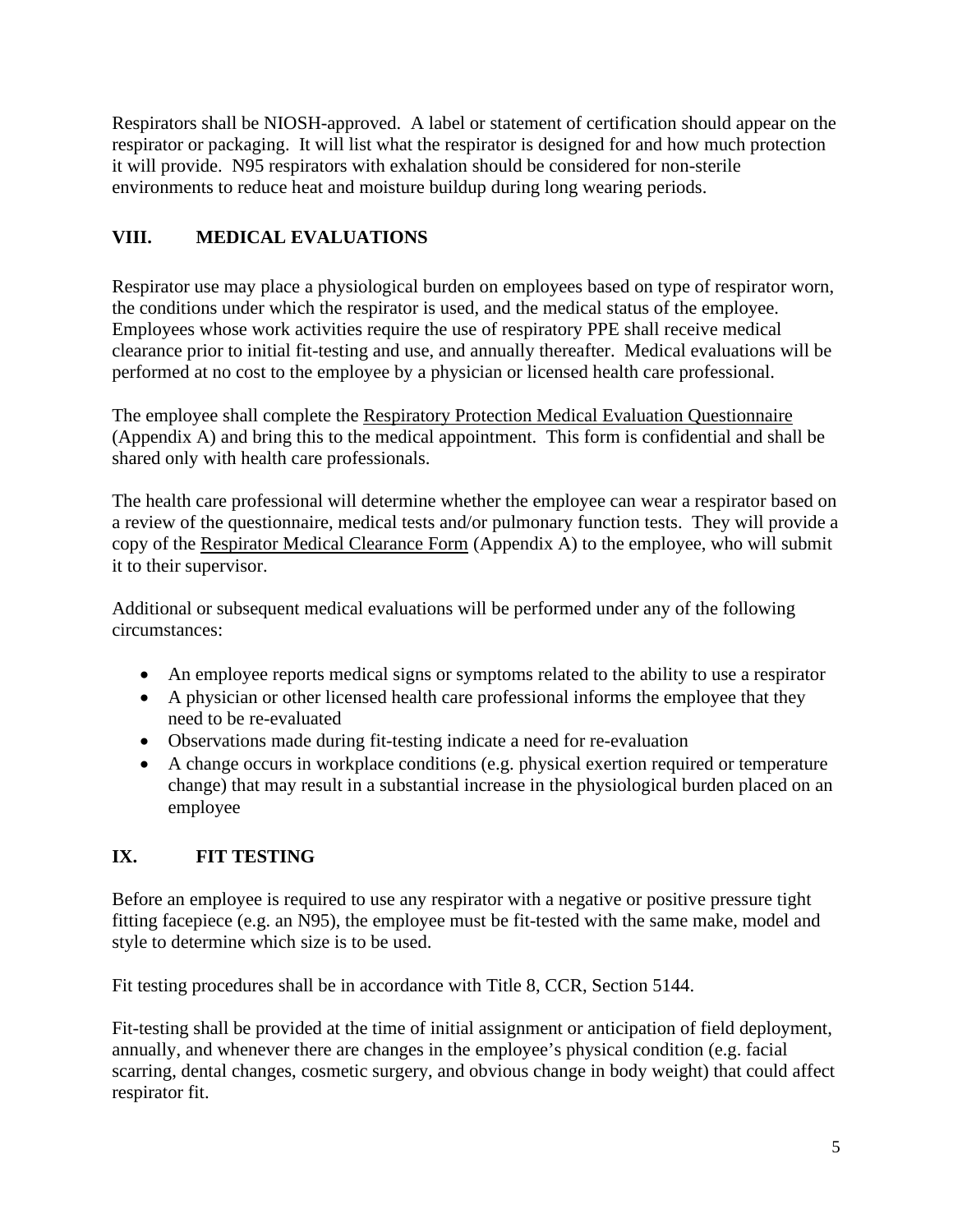Employees who wear corrective glasses or other PPE must ensure that such equipment is worn in a manner that does not interfere with the facepiece seal. The glasses or PPE should be worn during fit-testing.

Respirators used in fit-testing and training shall be cleaned and disinfected before being used by another person.

## **X. USE OF RESPIRATORS**

Respiratory protection should be used when other measures are not able to reduce exposures to acceptable levels. Employees shall use their respirators under conditions specified by this program, in accordance with the training they have received, and when working in field conditions that dictate respiratory protection. Respirators will be selected that are approved for the contaminants that are believed to be present and employees shall not work in atmospheres in which concentrations exceed the maximum use concentration of the respirator. Employees will not remove respirators in hazardous environments, and the respirator shall be used according to NIOSH and the manufacturer's guidelines. Employees must stop working and exit the environment if a change in breathing resistance is noticed or a leak around the facepiece is detected. Employees will leave the work area to wash their face if respirator is causing discomfort or rash, to change filters, cartridges or other parts, or to inspect and replace respirator if it stops functioning properly.

Employees will wear an N95 respirator and follow manufacturer's instructions during any of the following situations:

- When wild smoke conditions are deemed hazardous.
- When responding to a spill of a hazardous substance.

## **XI. MAINTENANCE AND CARE OF RESPIRATORS**

Employees are responsible for cleaning, disinfecting, storing, inspecting and repairing all reusable respirators wherever possible. Employees will request assistance with these tasks as needed.

Reusable respirators maintained for emergency use and issued to more than one employee shall be cleaned and disinfected after each use.

Respirator cleaning procedures recommended by NIOSH are available at <http://www.cec.gov/niosh/npptl/cleaning/html> or in the Cal/OSHA Respirator Standard.

N95s shall be maintained in their original wrapping and boxes until used. After a single use, N95 respirators will be disposed of in an appropriate manner. N95s are maintenance-free. No repairs shall be attempted. If damaged, soiled, or wet the N95 will be discarded and replaced.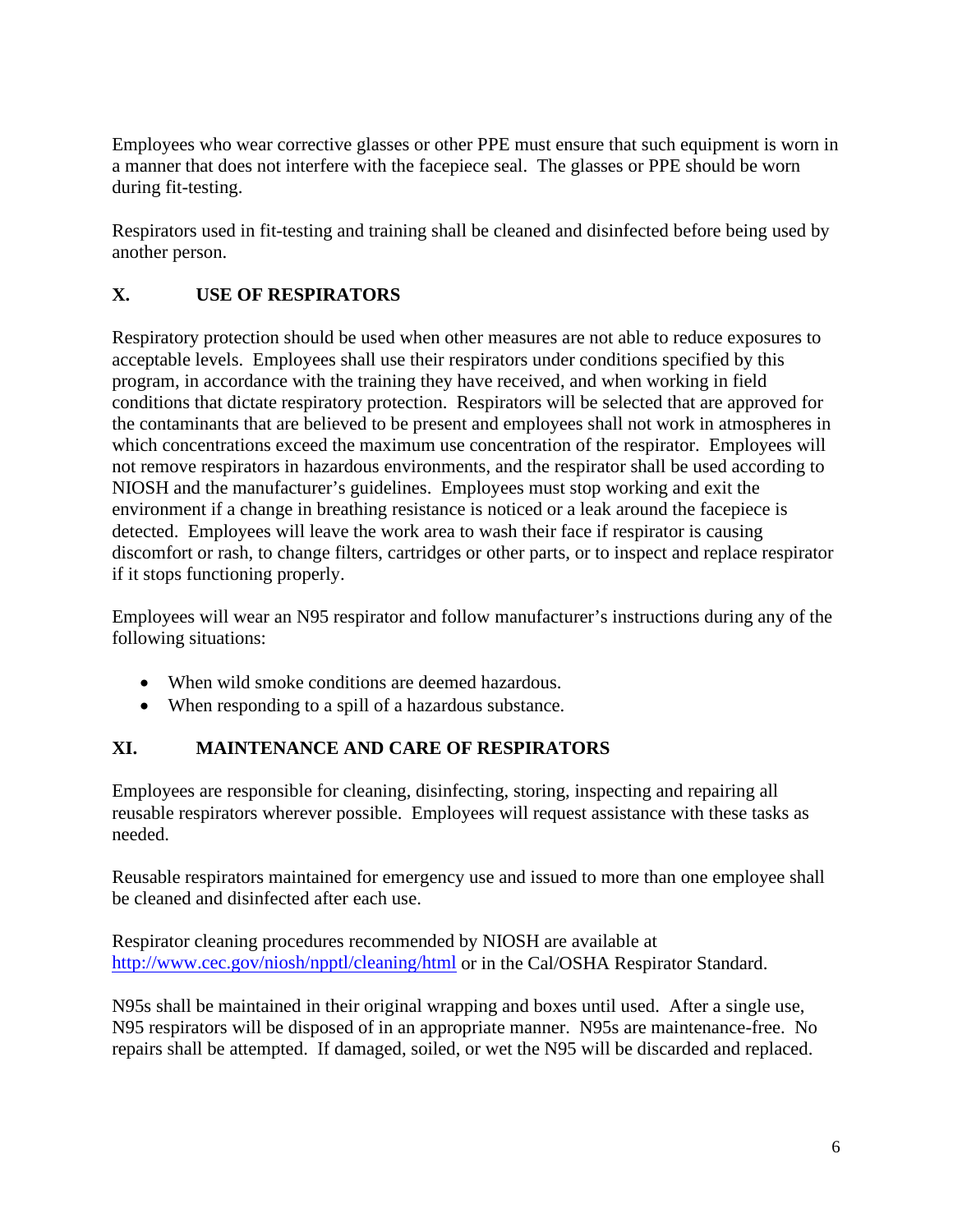All respirators shall be stored according to the manufacturer's recommendations to protect them from damage, contamination, dust, sunlight, extreme temperatures, excessive moisture and damaging chemicals. They shall be packed or stored to prevent deformation of the facepiece and exhalation valve. Respirators should be stored in the plastic bag provided by the manufacturer.

Bulk storage locations shall be inspected annually for moisture, mold, rodent infestation, or any other situation that puts the integrity of the respirators at risk. All respirators shall be inspected prior to each use. Inspection should include the following:

- Respirator function, tightness of connections, condition of the various parts including, but not limited to, the facepiece, head straps, valves, and cartridges, canisters or filters.
- All rubber or plastic parts for pliability and signs of deterioration. N95 respirator inspection shall include a check of the facepiece and headbands for pliability and signs of deterioration.
- Inspection of N95 respirators that have exhalation valves shall include the exhalation valve. The septum covering the valve inside the respirator shall be inspected to ensure that it covers the valve opening during exhalation. If the septum is self-contained within the valve and unable to be accessed, no attempt should be made to access the septum and no inspection is needed – the face seal positive check will identify any damage with the septum if self-contained.

Each inspection shall include donning the respirator and performing positive and negative pressure seal checks. An inspection log shall be kept with each reusable respirator.

Any defective respirators shall be removed from service, and shall be adjusted, repaired or discarded as appropriate. Only persons who have been trained to perform such operations shall make repairs or adjustments to respirators. All repairs shall be made according to the manufacturer's recommendations and specifications for the type and extent of repairs to be performed, using only the manufacturer's NIOSH-approved parts.

When cartridges are used, the Office of Emergency Services Manager shall determine a cartridge change schedule based on information provided by the employee.

Respirators used in a non-contaminated environment can be disposed of with regular trash. Respirators used in a contaminated environment shall be disposed of in a pre-designated red biohazard container.

## **XII. TRAINING**

A Certified Trainer with oversite from Human Resources or Risk Management shall provide annual training in the content of the Cal/OSHA respiratory protection standard and in the proper use of respirators and their limitations. Training is provided to all affected employees and will include information in the Respirator Training Checklist in Appendix A. Group Training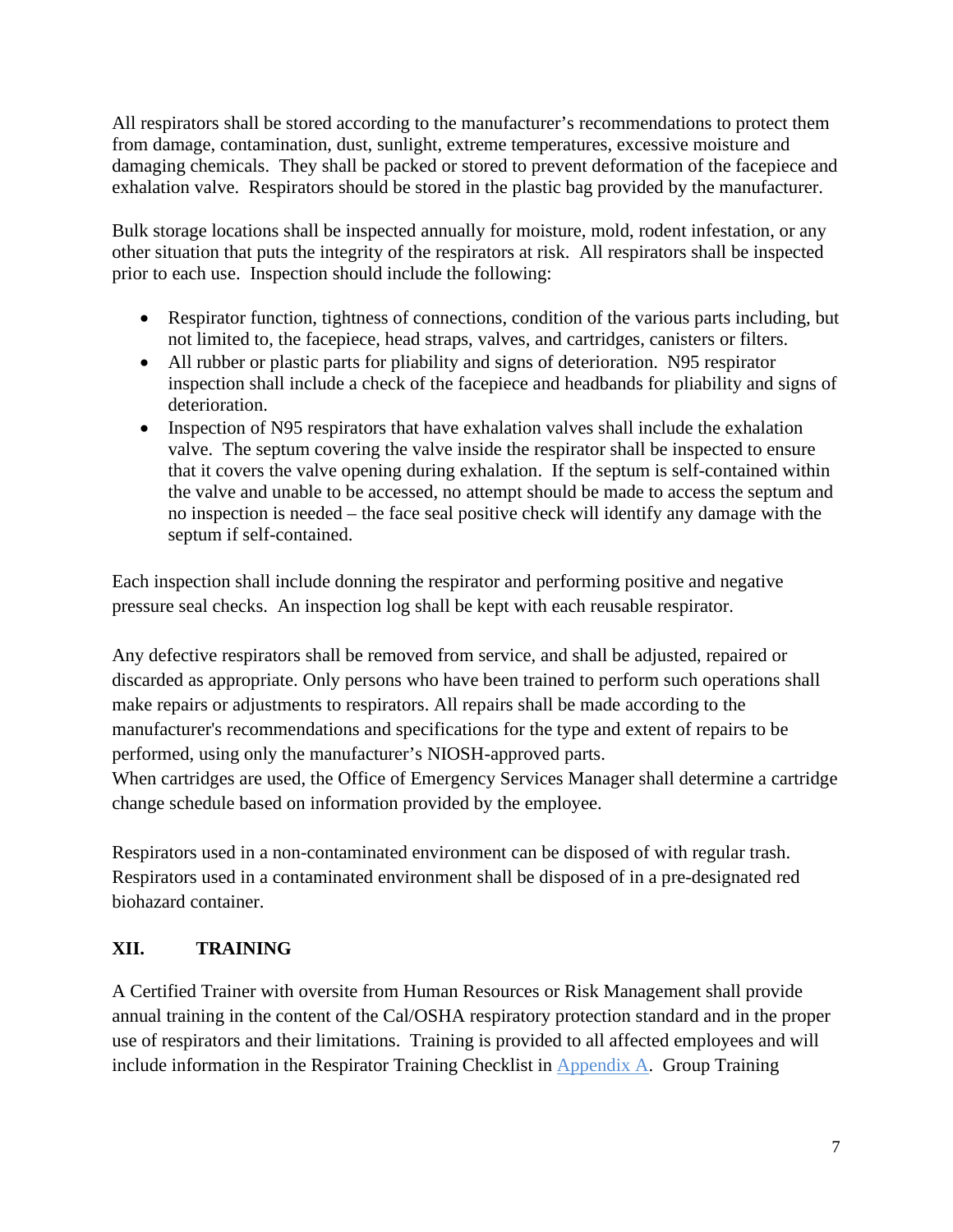Records will be maintained on the Form included in Appendix A. Individual Training Records will be maintained using the Respirator Fit Testing Individual Training Record Form.

Remedial training will be provided to any employee when problems with respirator use occur.

 $\mathbf{B} \mathbf{y}$ 

Richard Kuhns, Psy.D

County Administrative Officer

Date:

**RATIFIED** this \_\_\_\_\_\_\_\_ day of \_\_\_\_\_\_\_\_\_\_\_\_\_\_\_\_\_\_\_, 2020 by the Board of Supervisors of the County of Trinity by the following vote:

L

AYES: Supervisors<br>NOES: None NOES: ABSENT: None ABSTAIN: None RECUSE: None

> BOBBI CHADWICK, CHAIRMAN Board of Supervisors County of Trinity State of California

ATTEST:

RICHARD KUHNS, Psy.D, Clerk of the Board of Supervisors

By:

Deputy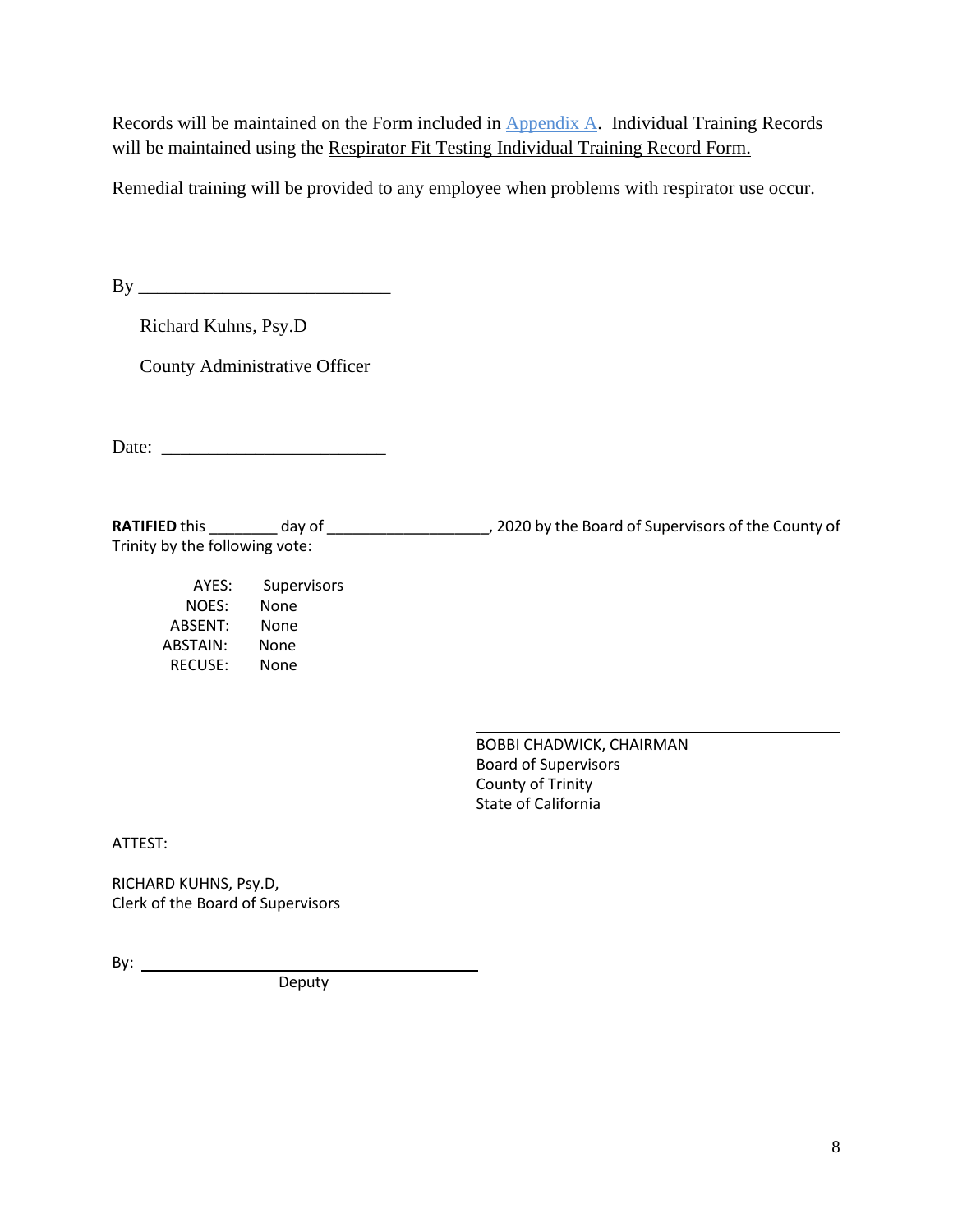## **Appendix A: Forms**

Respiratory Protection Medical Evaluation Form

Respirator Medical Clearance Form

Respirator Fit Testing and Individual Training Record

Respirator Training Checklist

Respiratory Protection Training Record (Group)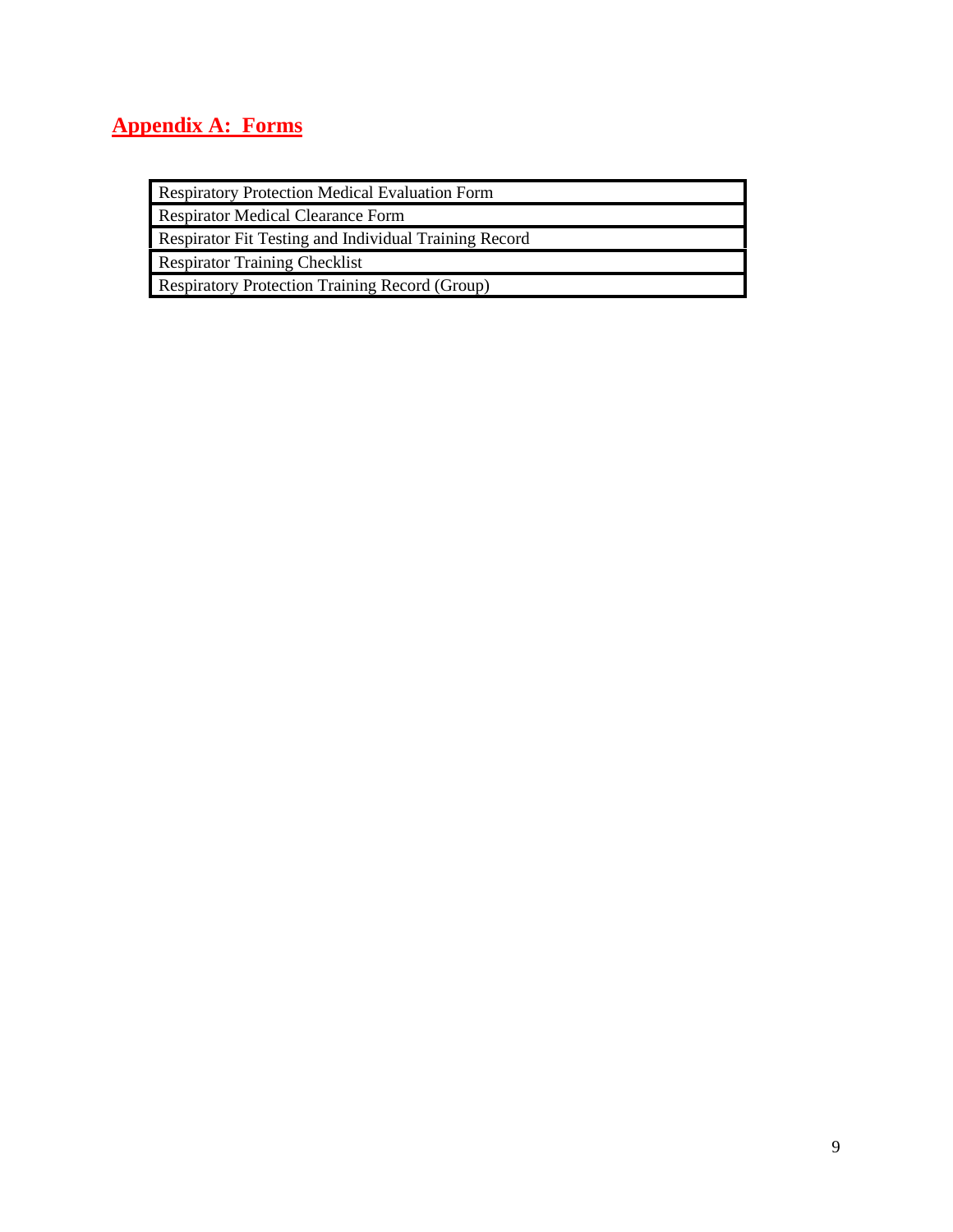## *TRINITY COUNTY Respiratory Protection Medical Evaluation Form*

| <b>OSHA Respirator Medical Evaluation Questionnaire (Mandatory)</b>                                                                                                                                                                                                                                                                                                                    |               |                      |                 |            |                |
|----------------------------------------------------------------------------------------------------------------------------------------------------------------------------------------------------------------------------------------------------------------------------------------------------------------------------------------------------------------------------------------|---------------|----------------------|-----------------|------------|----------------|
| To the employee: Answers to questions in Section 1 and to question 9 in section 2 of part A, do not require a<br>medical examination.                                                                                                                                                                                                                                                  |               |                      |                 |            |                |
| To the employee: Can you read (circle one):                                                                                                                                                                                                                                                                                                                                            |               |                      |                 | <b>YES</b> | N <sub>O</sub> |
| Your employer must allow you to answer this questionnaire during normal working hours, or at a time and place<br>that is convenient to you. To maintain your confidentiality, your employer or supervisor must not look at or<br>review your answers, and your employer must tell you how to deliver or send this questionnaire to the health care<br>professional who will review it. |               |                      |                 |            |                |
| Part A. Section 1. (Mandatory) The following information must be provided by every employee who has been<br>selected to use any type of respirator (please print)                                                                                                                                                                                                                      |               |                      |                 |            |                |
| 1. Today's Date:                                                                                                                                                                                                                                                                                                                                                                       | 2. Your Name: |                      |                 |            |                |
| 3. Your age:                                                                                                                                                                                                                                                                                                                                                                           |               | 4. Sex (circle one): | Male            |            | Female         |
| 5. Your height:                                                                                                                                                                                                                                                                                                                                                                        | Ft.           | In.                  | 6. Your weight: |            | Lbs.           |
| 7. Your job title:                                                                                                                                                                                                                                                                                                                                                                     |               |                      |                 |            |                |
| 8. A phone number where you can be reached by the health care professional who<br>reviews this questionnaire (include Area Code):                                                                                                                                                                                                                                                      |               |                      |                 |            |                |
| 9. The best time to phone you at this number:                                                                                                                                                                                                                                                                                                                                          |               |                      |                 |            |                |
| 10. Has your employer told you how to contact the health care professional who<br><b>YES</b><br>N <sub>O</sub><br>will review this questionnaire (circle one):                                                                                                                                                                                                                         |               |                      |                 |            |                |
| 11. Check the type of respirator you will use (you can check more than one category):                                                                                                                                                                                                                                                                                                  |               |                      |                 |            |                |
| a. _______ N, R, or P disposable respiratory (filter-mask, non-cartridge type only).                                                                                                                                                                                                                                                                                                   |               |                      |                 |            |                |
| b. _____ Other type (for example, half- or full-facepiece type, powered-air purifying, supplied-air, self-contained<br>breathing apparatus).                                                                                                                                                                                                                                           |               |                      |                 |            |                |
| 12. Have you worn a respirator (circle one):<br><b>YES</b><br>N <sub>O</sub>                                                                                                                                                                                                                                                                                                           |               |                      |                 |            |                |
| If "yes," what type $(s)$ :                                                                                                                                                                                                                                                                                                                                                            |               |                      |                 |            |                |
| Part A Section 2. (Mandatory) Questions 1 through 9 below must be answered by every employee who has<br>been selected to use any type of respiratory (please circle "yes" or "no").                                                                                                                                                                                                    |               |                      |                 |            |                |
| 1. Do you currently smoke tobacco, or have you smoked tobacco in the last month?<br>N <sub>O</sub><br><b>YES</b>                                                                                                                                                                                                                                                                       |               |                      |                 |            |                |
| 2. Have you ever had any of the following conditions:                                                                                                                                                                                                                                                                                                                                  |               |                      |                 |            |                |
| a. Seizures                                                                                                                                                                                                                                                                                                                                                                            |               |                      |                 | <b>YES</b> | NO             |
| b. Diabetes (sugar disease)                                                                                                                                                                                                                                                                                                                                                            |               |                      |                 | <b>YES</b> | N <sub>O</sub> |
| c. Allergic reactions that interfere with your breathing<br><b>YES</b><br>NO                                                                                                                                                                                                                                                                                                           |               |                      |                 |            |                |
| d. Claustrophobia (fear of closed-in places)<br><b>YES</b><br>N <sub>O</sub>                                                                                                                                                                                                                                                                                                           |               |                      |                 |            |                |
| e. Trouble smelling odors<br><b>YES</b><br>N <sub>O</sub>                                                                                                                                                                                                                                                                                                                              |               |                      |                 |            |                |
| 3. Have you ever had any of the following pulmonary or lung problems?                                                                                                                                                                                                                                                                                                                  |               |                      |                 |            |                |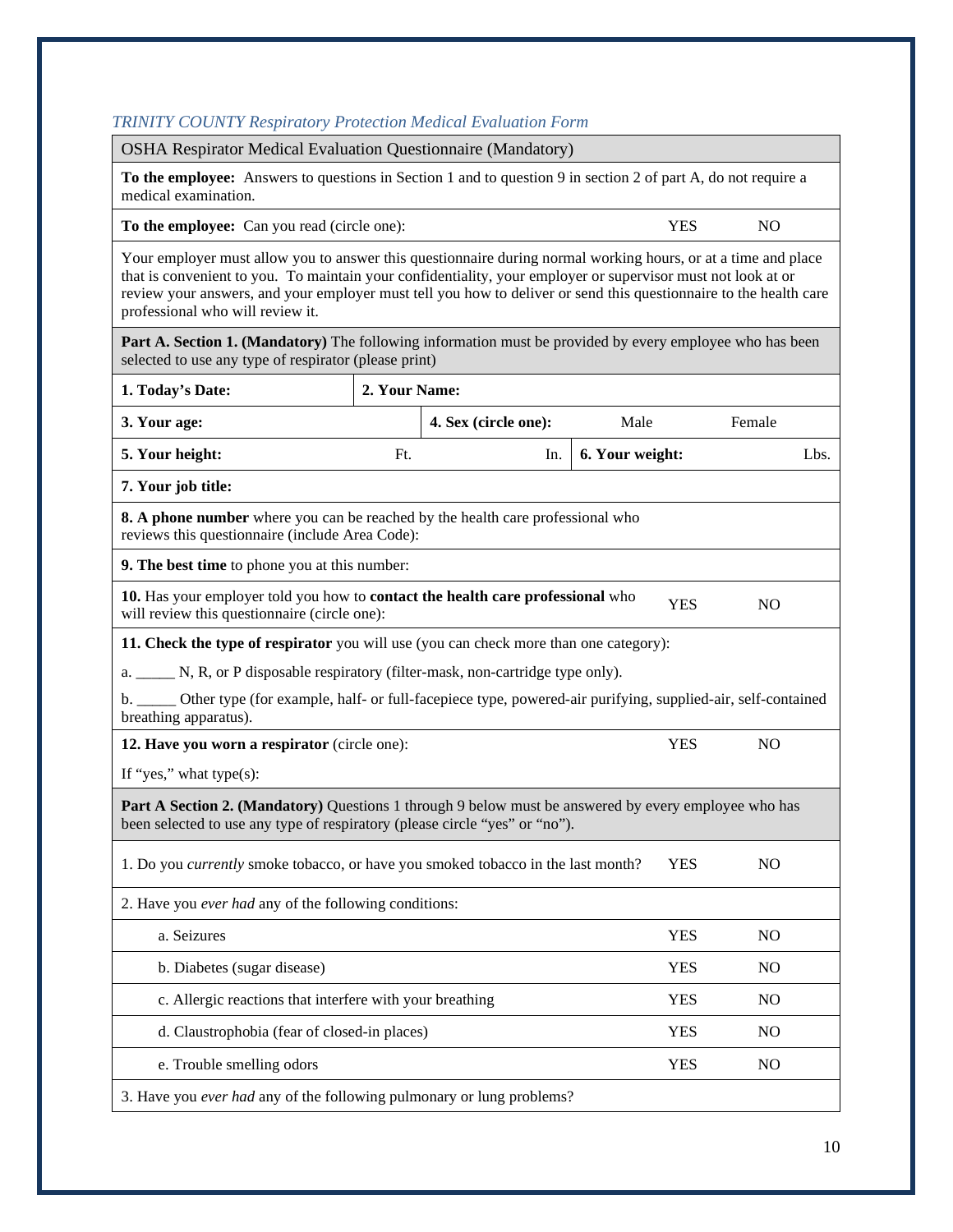| a. Asbestosis                                                                                      | <b>YES</b> | N <sub>O</sub> |
|----------------------------------------------------------------------------------------------------|------------|----------------|
| b. Asthma                                                                                          | <b>YES</b> | <b>NO</b>      |
| c. Chronic bronchitis                                                                              | <b>YES</b> | <b>NO</b>      |
| d. Emphysema                                                                                       | <b>YES</b> | <b>NO</b>      |
| e. Pneumonia                                                                                       | <b>YES</b> | N <sub>O</sub> |
| f. Tuberculosis                                                                                    | <b>YES</b> | N <sub>O</sub> |
| g. Silicosis                                                                                       | <b>YES</b> | <b>NO</b>      |
| h. Pneumothorax (collapsed lung)                                                                   | <b>YES</b> | N <sub>O</sub> |
| i. Lung cancer                                                                                     | <b>YES</b> | NO             |
| j. Broken ribs                                                                                     | <b>YES</b> | <b>NO</b>      |
| k. Any chest injuries or surgeries                                                                 | <b>YES</b> | N <sub>O</sub> |
| l. Any other lung problem that you've been told about                                              | <b>YES</b> | N <sub>O</sub> |
| 4. Do you currently have any of the following symptoms of pulmonary or lung illness?               |            |                |
| a. Shortness of breath                                                                             | <b>YES</b> | N <sub>O</sub> |
| b. Shortness of breath when walking fast on level ground or walking up a<br>slight hill or incline | <b>YES</b> | N <sub>O</sub> |
| c. Shortness of breath when walking with other people at an ordinary pace on<br>level ground       | <b>YES</b> | N <sub>O</sub> |
| d. Have to stop for breath when walking at your own pace on level ground                           | <b>YES</b> | NO.            |
| e. Shortness of breath when washing or dressing yourself                                           | <b>YES</b> | <b>NO</b>      |
| f. Shortness of breath that interferes with your job                                               | <b>YES</b> | NO             |
| g. Coughing that produces phlegm (thick sputum)                                                    | <b>YES</b> | N <sub>O</sub> |
| h. Coughing that wakes you early in the morning                                                    | <b>YES</b> | N <sub>O</sub> |
| i. Coughing that occurs mostly when you are lying down                                             | <b>YES</b> | NO             |
| j. Coughing up blood in the last month                                                             | <b>YES</b> | NO             |
| k. Wheezing                                                                                        | <b>YES</b> | NO             |
| 1. Wheezing that interferes with your job                                                          | <b>YES</b> | NO             |
| m. Chest pain when you breathe deeply                                                              | <b>YES</b> | N <sub>O</sub> |
| n. Any other symptoms that you think may be related to lung problems                               | <b>YES</b> | NO             |
| 5. Have you ever had any of the following cardiovascular or heart problems?                        |            |                |
| a. Heart attack                                                                                    | <b>YES</b> | NO             |
| b. Stroke                                                                                          | <b>YES</b> | NO             |
|                                                                                                    |            |                |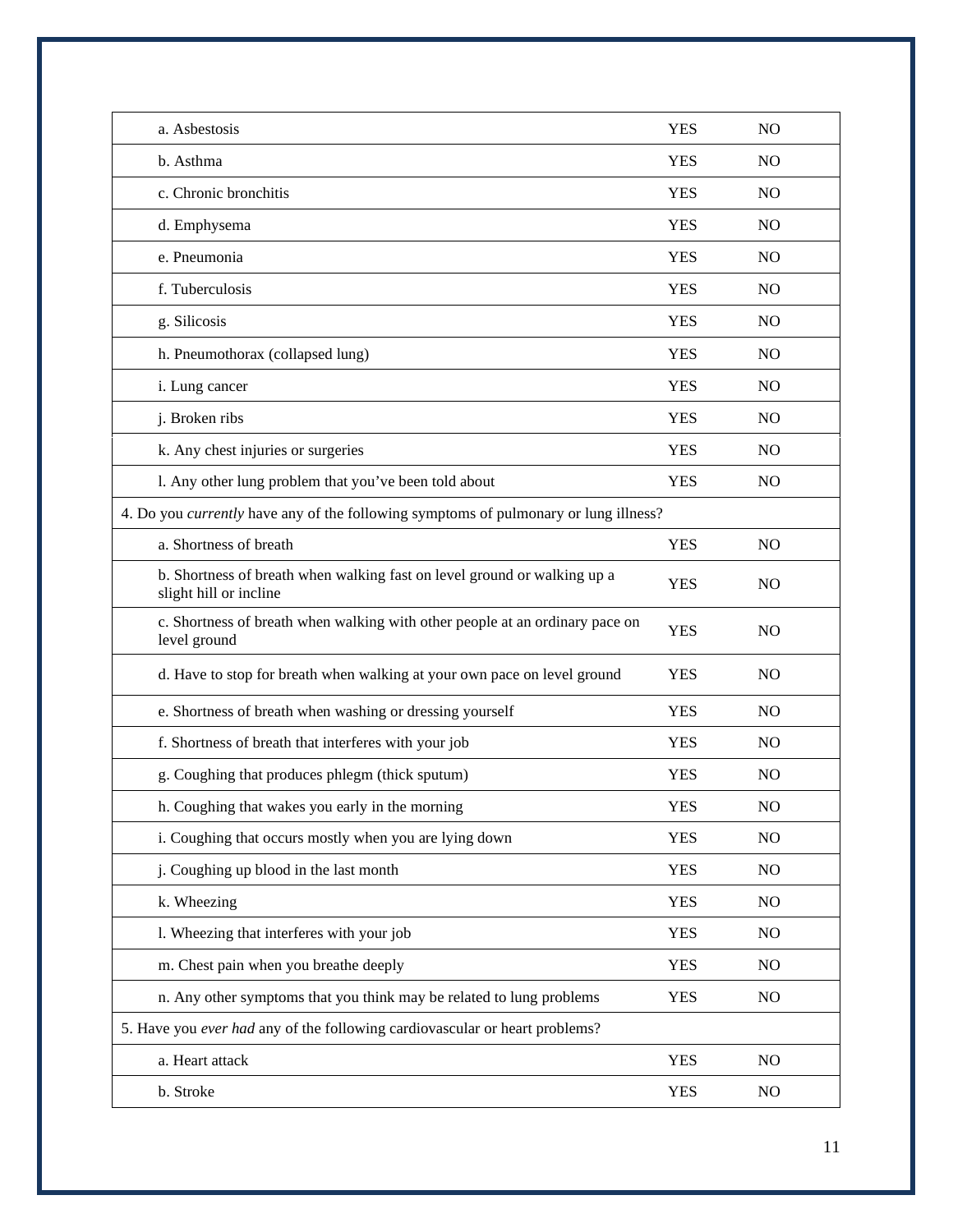| c. Angina                                                                                                                                                                                                                                                                                          | <b>YES</b> | N <sub>O</sub> |
|----------------------------------------------------------------------------------------------------------------------------------------------------------------------------------------------------------------------------------------------------------------------------------------------------|------------|----------------|
| d. Heart failure                                                                                                                                                                                                                                                                                   | <b>YES</b> | N <sub>O</sub> |
| e. Swelling in your legs or feet (not caused by walking)                                                                                                                                                                                                                                           | <b>YES</b> | N <sub>O</sub> |
| f. Heart arrhythmia (heart beating irregularly)                                                                                                                                                                                                                                                    | <b>YES</b> | N <sub>O</sub> |
| g. High blood pressure                                                                                                                                                                                                                                                                             | <b>YES</b> | N <sub>O</sub> |
| h. Any other heart problem that you've been told about                                                                                                                                                                                                                                             | <b>YES</b> | NO             |
| 6. Have you ever had any of the following cardiovascular or heart symptoms?                                                                                                                                                                                                                        |            |                |
| a. Frequent pain or tightness in your chest                                                                                                                                                                                                                                                        | <b>YES</b> | N <sub>O</sub> |
| b. Pain or tightness in your chest during physical activity                                                                                                                                                                                                                                        | <b>YES</b> | N <sub>O</sub> |
| c. Pain or tightness in your chest that interferes with your job                                                                                                                                                                                                                                   | <b>YES</b> | N <sub>O</sub> |
| d. In the past two years, have you noticed your heart skipping or missing a<br>beat                                                                                                                                                                                                                | <b>YES</b> | N <sub>O</sub> |
| e. Heartburn or indigestion that is not related to eating                                                                                                                                                                                                                                          | <b>YES</b> | N <sub>O</sub> |
| f. Any other symptoms that you think may be related to heart or circulation<br>problems                                                                                                                                                                                                            | <b>YES</b> | N <sub>O</sub> |
| 7. Do you <i>currently</i> take medication for any of the following problems?                                                                                                                                                                                                                      |            |                |
| a. Breathing or lung problems                                                                                                                                                                                                                                                                      | <b>YES</b> | N <sub>O</sub> |
| b. Heart trouble                                                                                                                                                                                                                                                                                   | <b>YES</b> | N <sub>O</sub> |
| c. Blood pressure                                                                                                                                                                                                                                                                                  | <b>YES</b> | N <sub>O</sub> |
| d. Seizures                                                                                                                                                                                                                                                                                        | <b>YES</b> | N <sub>O</sub> |
| 8. If you've used a respirator, have you ever had any of the following problems? (If you've never used<br>a respirator, check the following space and go to question 9)                                                                                                                            |            |                |
| a. Eye irritation                                                                                                                                                                                                                                                                                  | <b>YES</b> | NO             |
| b. Skin allergies or rashes                                                                                                                                                                                                                                                                        | <b>YES</b> | NO             |
| c. Anxiety                                                                                                                                                                                                                                                                                         | <b>YES</b> | N <sub>O</sub> |
| d. General weakness or fatigue                                                                                                                                                                                                                                                                     | <b>YES</b> | N <sub>O</sub> |
| e. Any other problem that interferes with your use of a respirator                                                                                                                                                                                                                                 | <b>YES</b> | N <sub>O</sub> |
| 9. Would you like to talk to the health care professional who will review this<br>questionnaire about your answers to this questionnaire?                                                                                                                                                          | <b>YES</b> | NO             |
| Questions 10 to 15 below must be answered by every employee who has been selected to use either a full-<br>facepiece respirator or a self-contained breathing apparatus (SCBA). For employees who have been selected to<br>use other types of respirators, answering these questions is voluntary. |            |                |
| 10. Have you ever lost vision in either eye (temporarily or permanently)?                                                                                                                                                                                                                          | <b>YES</b> | N <sub>O</sub> |
| 11. Do you currently have any of the following vision problems?                                                                                                                                                                                                                                    |            |                |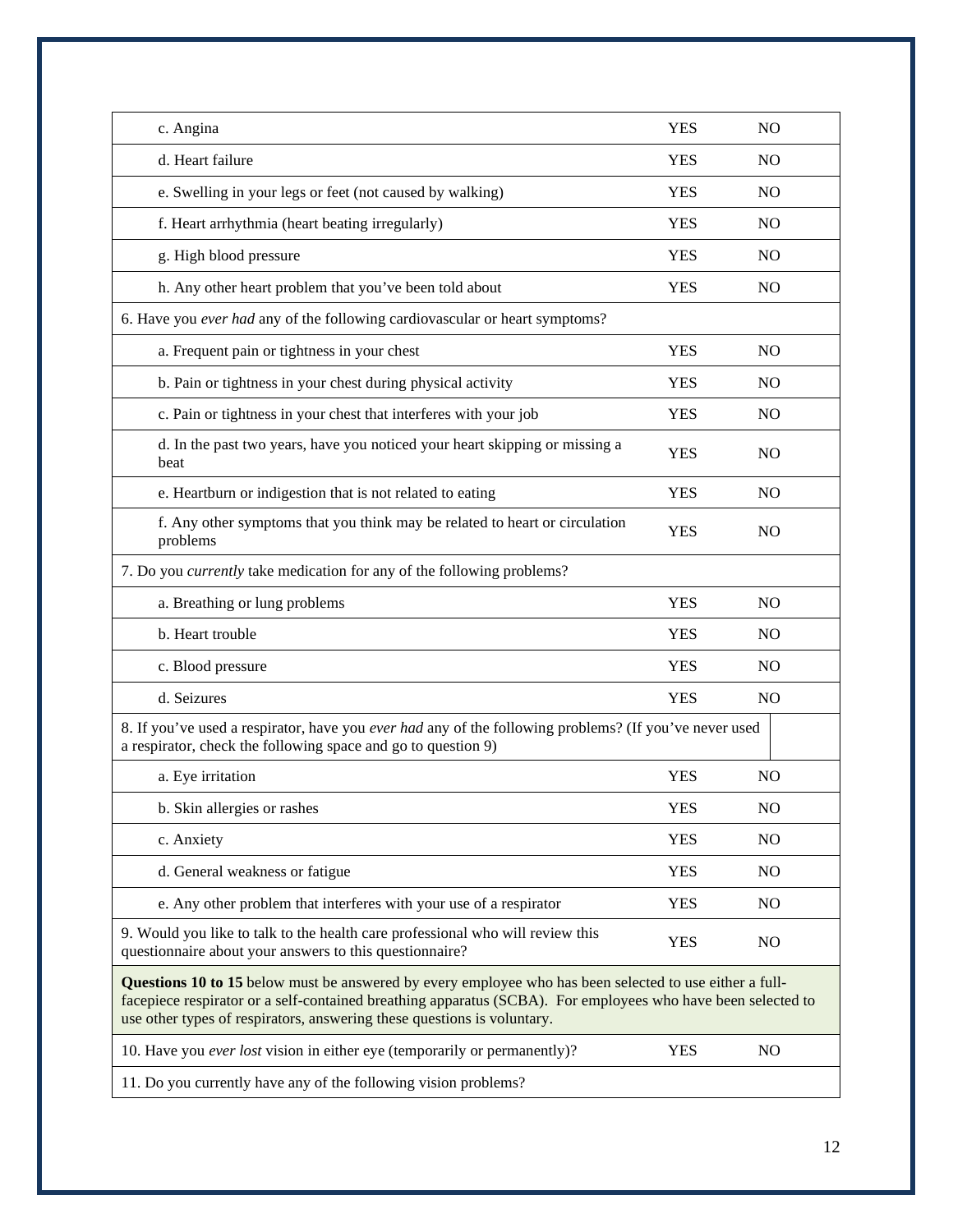| a. Wear contact lenses                                                           | <b>YES</b> | N <sub>O</sub> |
|----------------------------------------------------------------------------------|------------|----------------|
| b. Wear glasses                                                                  | <b>YES</b> | NO             |
| c. Color blind                                                                   | <b>YES</b> | N <sub>O</sub> |
| d. Any other eye or vision problem                                               | <b>YES</b> | N <sub>O</sub> |
| 12. Have you ever had an injury to your ears, including a broken ear drum?       | <b>YES</b> | NO             |
| 13. Do you <i>currently</i> have any of the following hearing problems?          |            |                |
| a. Difficulty hearing                                                            | <b>YES</b> | NO             |
| b. Wear a hearing aid                                                            | <b>YES</b> | N <sub>O</sub> |
| c. Any other hearing or ear problem                                              | <b>YES</b> | N <sub>O</sub> |
| 14. Have you ever had a back injury?                                             | <b>YES</b> | NO             |
| 15. Do you currently have any of the following musculoskeletal problems?         |            |                |
| a. Weakness in any of your arms, hands, legs, or feet                            | <b>YES</b> | NO             |
| b. Back pain                                                                     | <b>YES</b> | N <sub>O</sub> |
| c. Difficulty fully moving your arms and legs                                    | <b>YES</b> | N <sub>O</sub> |
| d. Pain or stiffness when you lean forward or backward at the waist              | <b>YES</b> | N <sub>O</sub> |
| e. Difficulty fully moving your head up or down                                  | <b>YES</b> | N <sub>O</sub> |
| f. Difficulty fully moving your head side to side                                | <b>YES</b> | N <sub>O</sub> |
| g. Difficulty bending at your knees                                              | <b>YES</b> | N <sub>O</sub> |
| h. Difficulty squatting to the ground                                            | <b>YES</b> | NO             |
| i. Difficulty climbing a flight of stairs or a ladder carrying more than 25 lbs. | <b>YES</b> | N <sub>O</sub> |
| j. Any other muscle or skeletal problem that interferes with using a respirator  | <b>YES</b> | N <sub>O</sub> |

### **Part B. Respirator Use Additional Information**

**1. How often are you expected to use the respirator(s)?** Respirator use will be during disasters when hazardous materials and/or infectious agents are present. During such incidents, the respirator may be worn on a daily basis for over 4 hours per day.

**2. During the period you are using the respirator(s), what is your work effort?** The work effort will be light to moderate. This includes standing, walking on primarily level surfaces, and patient/equipment movement using assistive devices.

**3. Will you be wearing protective clothing and/or equipment (other than the respirator) when you're using your respirator?** Depending on the incident and the hazardous material/infectious agent, the employee could possibly wear lightweight protective clothing (gown, shoe covers, gloves, etc.) up to and including a fullfacepiece respirator with chemical resistant protective clothing (coveralls, boots, gloves, etc.) of a heavier, encapsulated material.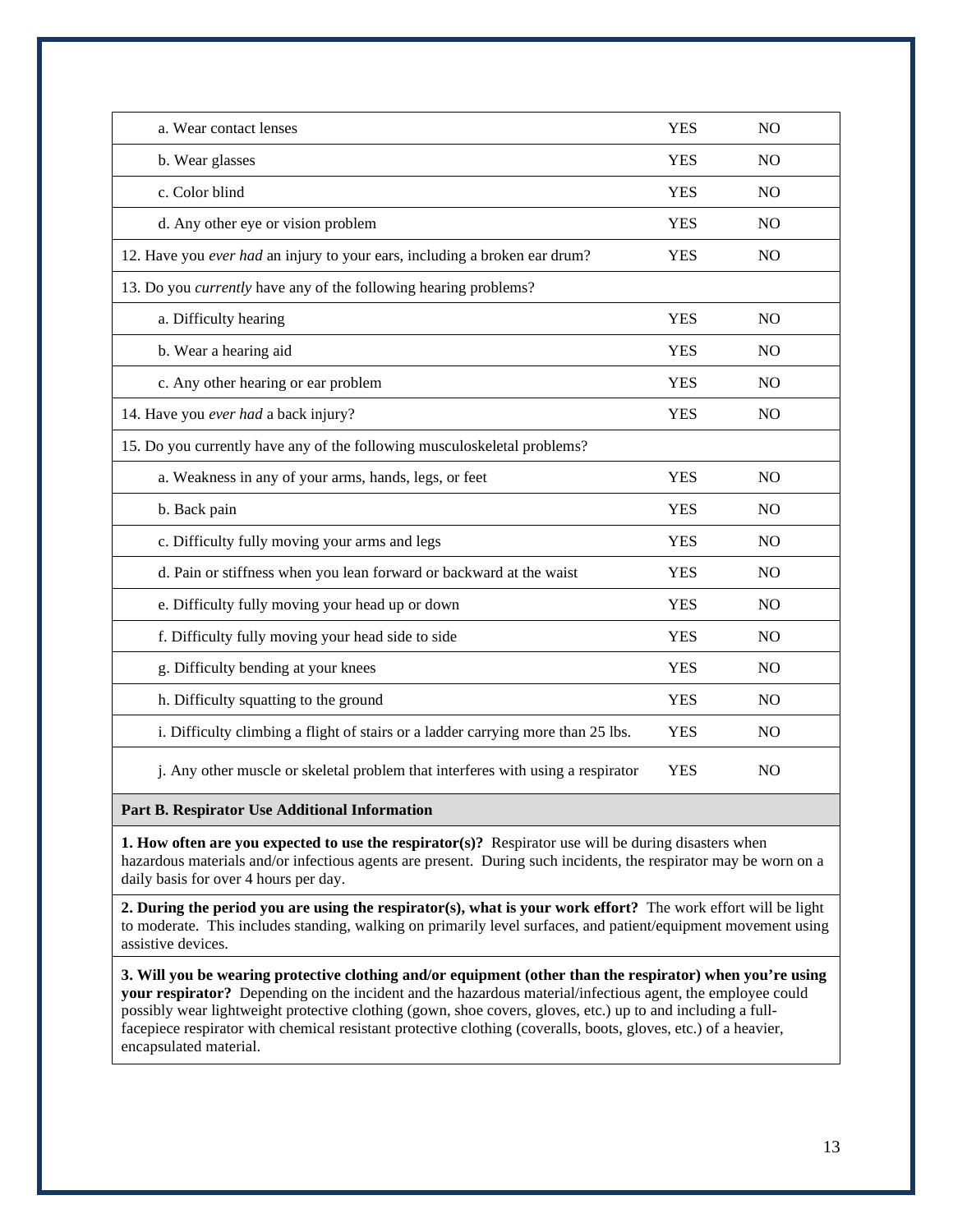**4. Will you be working under hot conditions (temperature exceeding 77 deg. F)?** The employee will typically be working in a temperature-controlled building, but there may be instances where the employee will work outside or the A/C is not working properly. Under these circumstances, employees will be encouraged to take frequent breaks in contaminant free zones.

**5. Will you be working under humid conditions?** Work will be performed inside or outside.

**6. Describe the work you'll be doing while you're using your respirator(s):** 

**7. Describe any special conditions you might encounter when you're using your respirator(s):** 

**Medical Provider Contact Information:**

Employee Signature Date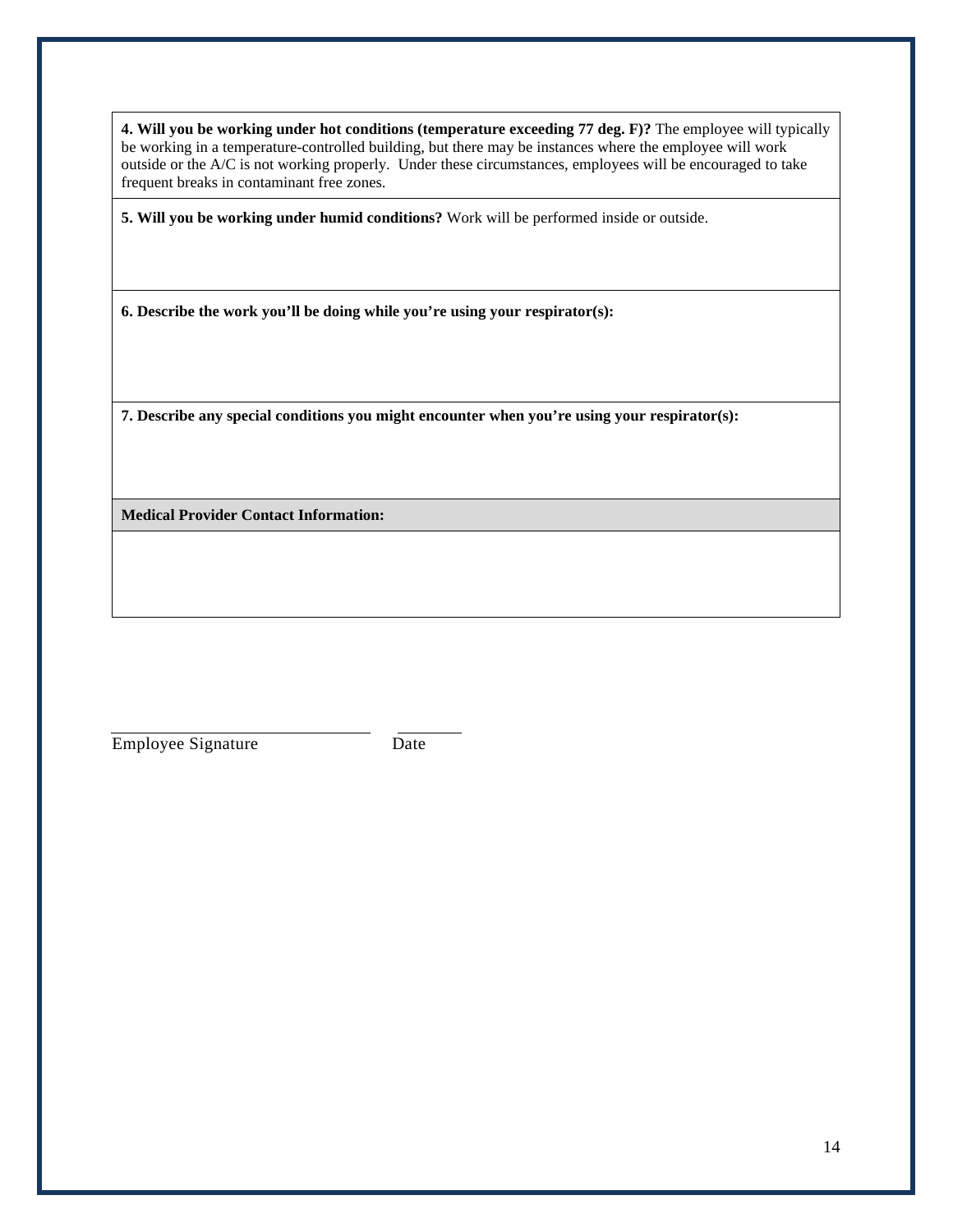### *TRINITY COUNTY RESPIRATOR MEDICAL CLEARANCE FORM*

| Part C: Respirator Medical Evaluation Authorization and Approval                                                                                                                                                                                                                                                                                                                                                                                                                                                                                                                                                                                                              |       |  |  |
|-------------------------------------------------------------------------------------------------------------------------------------------------------------------------------------------------------------------------------------------------------------------------------------------------------------------------------------------------------------------------------------------------------------------------------------------------------------------------------------------------------------------------------------------------------------------------------------------------------------------------------------------------------------------------------|-------|--|--|
| <b>Employee Authorization</b>                                                                                                                                                                                                                                                                                                                                                                                                                                                                                                                                                                                                                                                 |       |  |  |
| I authorize the Medical Provider to review my respirator medical evaluation questionnaire for approval to wear<br>respirators in the performance of my work duties.                                                                                                                                                                                                                                                                                                                                                                                                                                                                                                           |       |  |  |
| <b>Employee Name (print):</b>                                                                                                                                                                                                                                                                                                                                                                                                                                                                                                                                                                                                                                                 |       |  |  |
| <b>Employee</b><br>Signature:                                                                                                                                                                                                                                                                                                                                                                                                                                                                                                                                                                                                                                                 | Date: |  |  |
| <b>Medical Provider Approval</b>                                                                                                                                                                                                                                                                                                                                                                                                                                                                                                                                                                                                                                              |       |  |  |
| I have reviewed the respirator medical evaluation questionnaire for the above employee and approve the<br>following types of respirators:                                                                                                                                                                                                                                                                                                                                                                                                                                                                                                                                     |       |  |  |
| Disposable respirator N,R, or P (filter-mask, non-cartridge type only)                                                                                                                                                                                                                                                                                                                                                                                                                                                                                                                                                                                                        |       |  |  |
| Half-facepiece type powered-air purifying respirator (PAPR)                                                                                                                                                                                                                                                                                                                                                                                                                                                                                                                                                                                                                   |       |  |  |
| Full-facepiece type powered-air purifying respirator (PAPR)                                                                                                                                                                                                                                                                                                                                                                                                                                                                                                                                                                                                                   |       |  |  |
| <b>Medical Provider Name:</b>                                                                                                                                                                                                                                                                                                                                                                                                                                                                                                                                                                                                                                                 |       |  |  |
| <b>Medical Provider Signature:</b>                                                                                                                                                                                                                                                                                                                                                                                                                                                                                                                                                                                                                                            | Date: |  |  |
| <b>Instructions:</b>                                                                                                                                                                                                                                                                                                                                                                                                                                                                                                                                                                                                                                                          |       |  |  |
| <b>Employee:</b> Complete the respirator medical evaluation questionnaire. Sign and date the questionnaire. Provide<br>the questionnaire to the Medical Provider at the designated Medical Facility.<br>Medical Provider: Review the respirator medical evaluation questionnaire and determine whether or not the<br>employee is able to wear the identified respirators. If the employee is not medically able to wear a respirator,<br>draw a line through the type(s) of respirators the employee cannot wear. Return Part C to Human Resources<br>FAX (530) 623-4222 for the employee's record. Either maintain Part A and B in your office or return to the<br>employee. |       |  |  |

**Human Resources/Risk Management:** Provide the Office of Emergency Services with Part C: Medical Clearance form for official clearance for the employee to obtain proper fit testing from the Office of Emergency Services Manager and/or Emergency Preparedness Coordinator.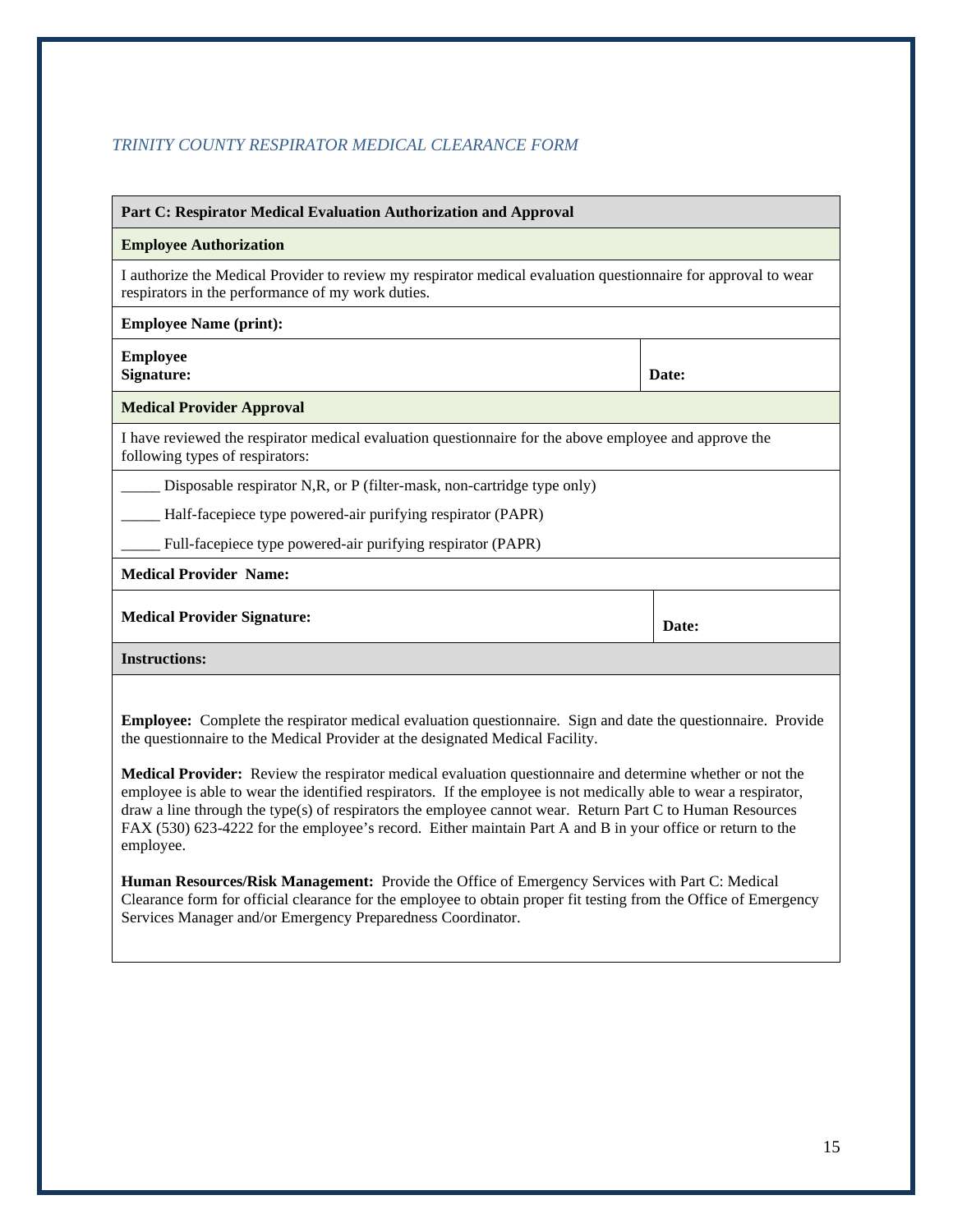## *EXAMPLE*

*Respirator Fit Testing and Individual Training Record*

| <b>Date</b>                                   | <b>Employee Name</b>                      |                                  | <b>Employee Number</b> |
|-----------------------------------------------|-------------------------------------------|----------------------------------|------------------------|
| Make, Model and Style of<br>respirator tested |                                           | Disposable                       | Reusable               |
|                                               |                                           | N95<br>P <sub>100</sub>          | Half face<br>Full face |
|                                               |                                           | Size:                            |                        |
| Type of Fit-testing                           |                                           |                                  |                        |
| Saccharin                                     | <b>Bitrex</b>                             | Quantitative*                    |                        |
|                                               | Taste of Threshold (if qualitative test): | 10 20 30<br>$>30$ (cannot taste) |                        |
| Results of Fit-testing:                       |                                           |                                  |                        |

**\* If Quantitative test performed, attach strip chart or printout of results.**

\_\_\_\_\_\_\_\_\_\_\_\_\_\_\_\_\_\_\_\_\_\_\_\_\_\_\_\_\_\_\_\_\_\_\_\_\_\_\_\_\_\_\_ \_\_\_\_\_\_\_\_\_\_\_\_\_\_

Certified Fit Tester Signature Date

RETURN TO HUMAN RESOURCES

COPY TO EMPLOYEE AND DEPARTMENT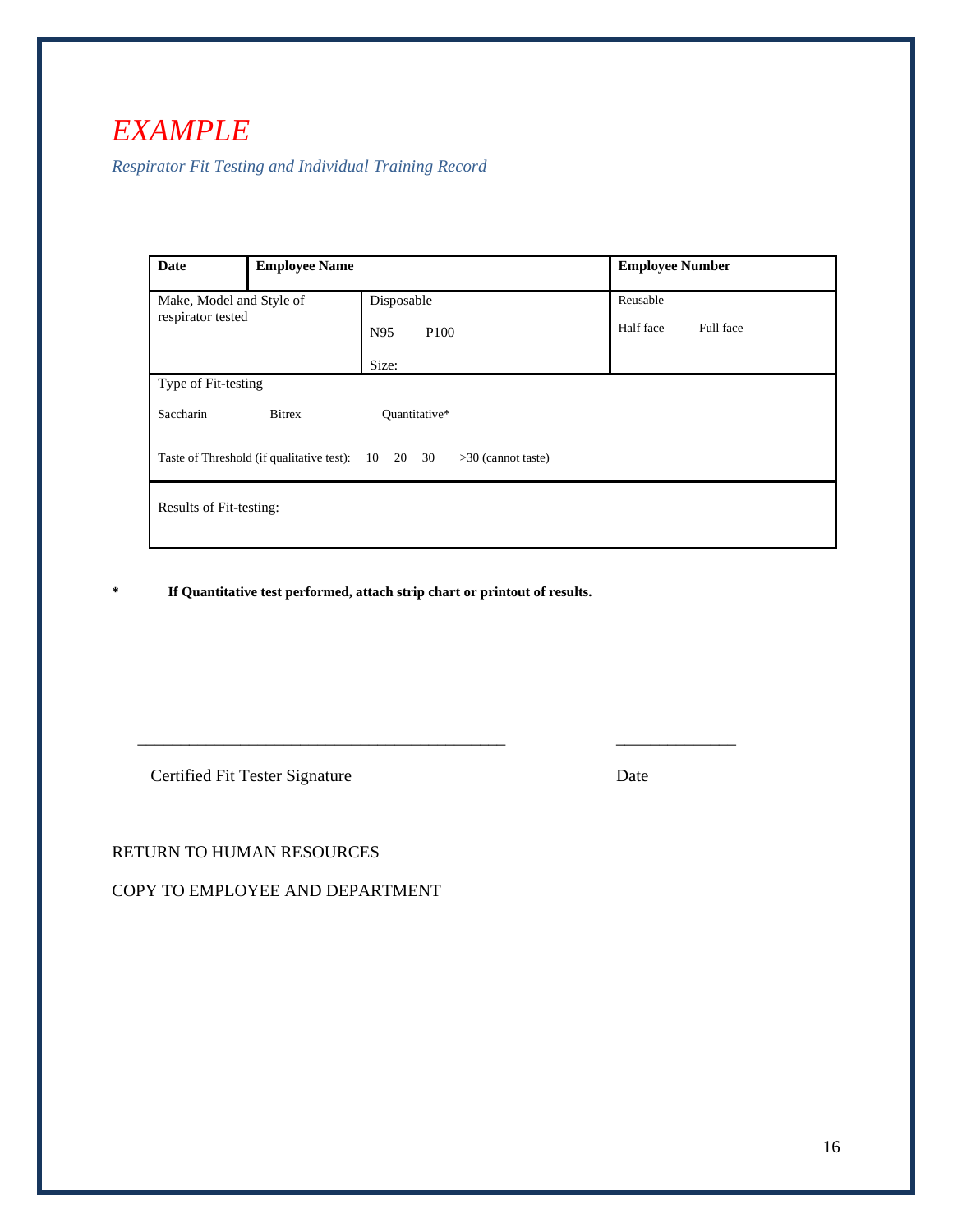# *EXAMPLE*

*Respirator Training Checklist* 

| Circumstances under which respirators are to be used                                                                                                                       | $\Box$       |
|----------------------------------------------------------------------------------------------------------------------------------------------------------------------------|--------------|
| Why respirators are necessary                                                                                                                                              | П            |
| Medical and physical conditions that limit or prevent effective use of respirators<br>(dizziness, difficulty breathing, dental work, facial scars, missing dentures, etc.) | П            |
| Proper fit checks                                                                                                                                                          | П            |
| Demonstration of how a respirator is to be worn, how to adjust it, and how to determine<br>if it fits properly.                                                            |              |
| Respirator limitations and capabilities in protecting against chemical and/or biological<br>agents                                                                         | П            |
| How to inspect, put on and take off respirators                                                                                                                            | $\Box$       |
| How to maintain, clean and store respirators                                                                                                                               | П            |
| Inspection of respirator seals                                                                                                                                             | $\Box$       |
| What to do when there is a change in type of respiratory protection used or a new hazard<br>or task requiring respirator use is identified                                 | $\Box$       |
| Decontamination or safe disposal of a contaminated respirator                                                                                                              | $\Box$       |
| Self-decontamination when breakthroughs occur                                                                                                                              | П            |
| How and when to arrange for fit-testing                                                                                                                                    | П            |
| Field Deployment considerations with regards to respirators                                                                                                                | $\Box$       |
| Training on specific respirators                                                                                                                                           | $\mathsf{I}$ |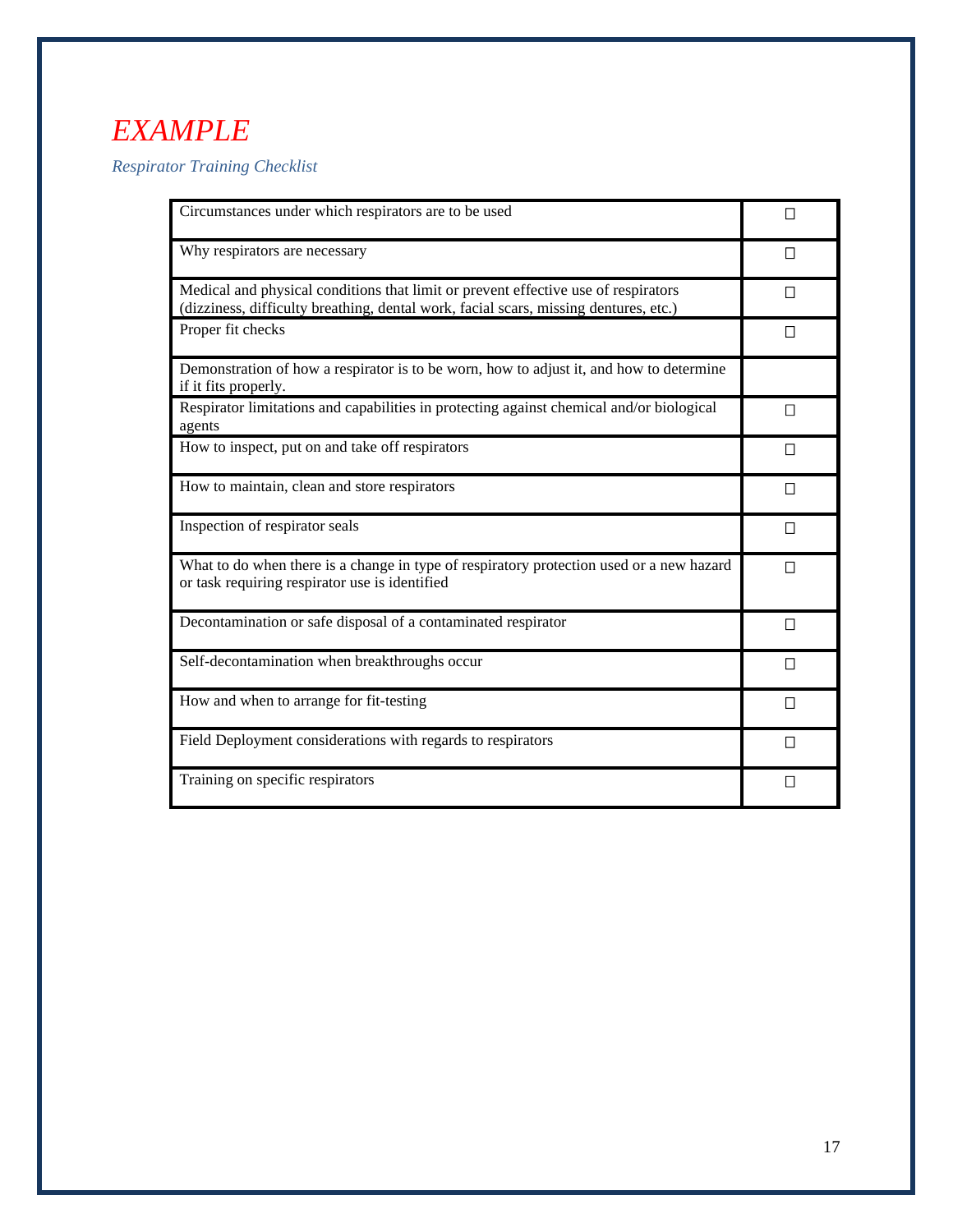## *EXAMPLE*

*Respiratory Protection Training Record (Group)*

| <b>Instructor Qualifications:</b> |  |
|-----------------------------------|--|

| Employee # | Name (Print) | Job Title | Signature |
|------------|--------------|-----------|-----------|
|            |              |           |           |
|            |              |           |           |
|            |              |           |           |
|            |              |           |           |
|            |              |           |           |
|            |              |           |           |
|            |              |           |           |
|            |              |           |           |
|            |              |           |           |
|            |              |           |           |
|            |              |           |           |
|            |              |           |           |
|            |              |           |           |
|            |              |           |           |
|            |              |           |           |
|            |              |           |           |
|            |              |           |           |
|            |              |           |           |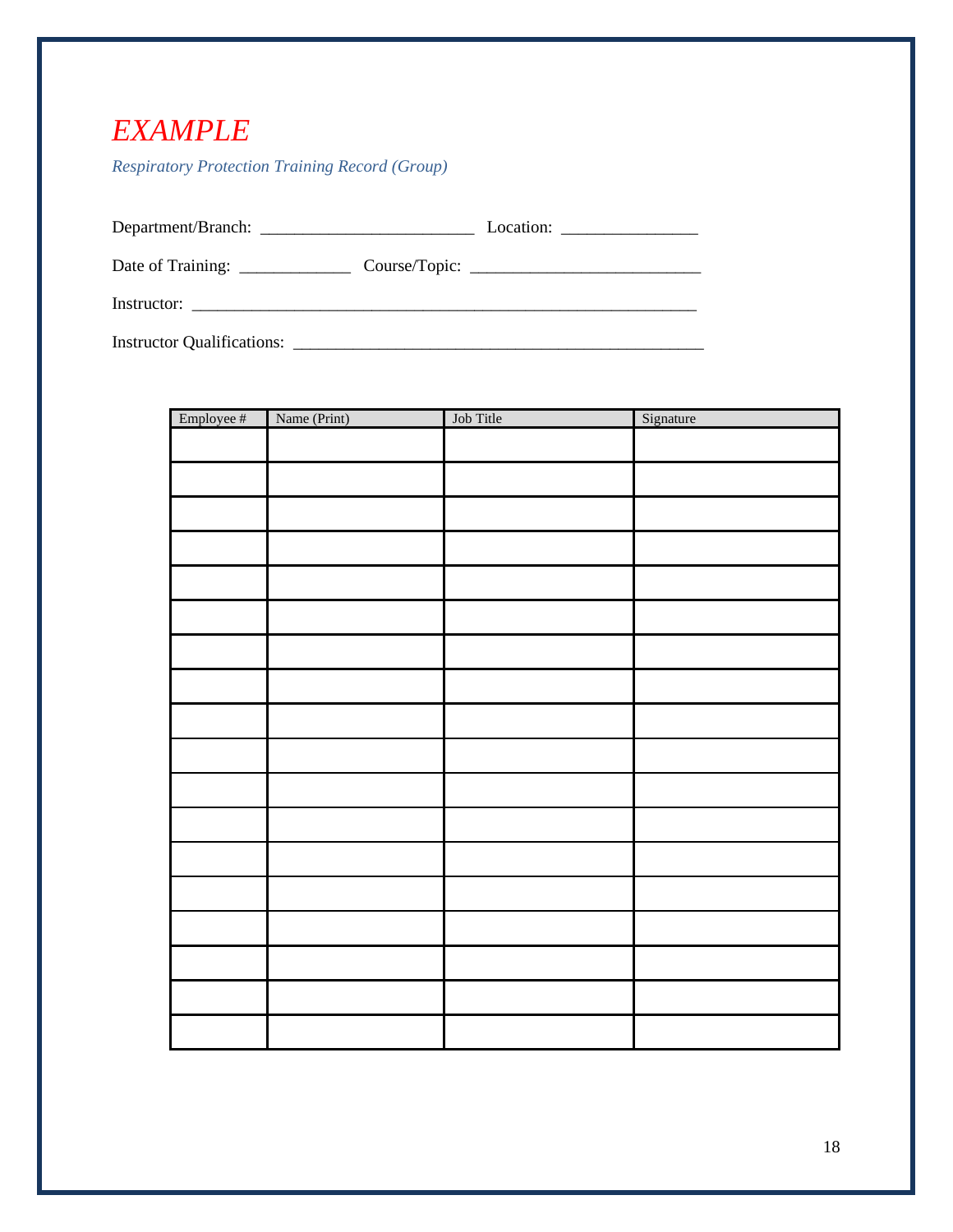## **Appendix B: Contacts**

| <b>Name</b>          | <b>Position</b>        | Email                       | Work phone   | Cell phone   |
|----------------------|------------------------|-----------------------------|--------------|--------------|
| <b>Shelly Nelson</b> | HR Director/           | snelson@trinitycounty.org   | 530-623-8376 | 530-623-0397 |
|                      | <b>Risk Manager</b>    |                             |              |              |
| Rebecca              | <b>Loss Prevention</b> | bcooper@trinitycounty.org   | 530-623-8371 | 530-739-8827 |
| Cooper               | Specialist II          |                             |              |              |
|                      |                        |                             |              |              |
| <b>Ed Prestley</b>   | Office of              | eprestley@trinitycounty.org | 530-623-1116 | 707-330-1323 |
|                      | Emergency              |                             |              |              |
|                      | Services               |                             |              |              |
|                      | Manager                |                             |              |              |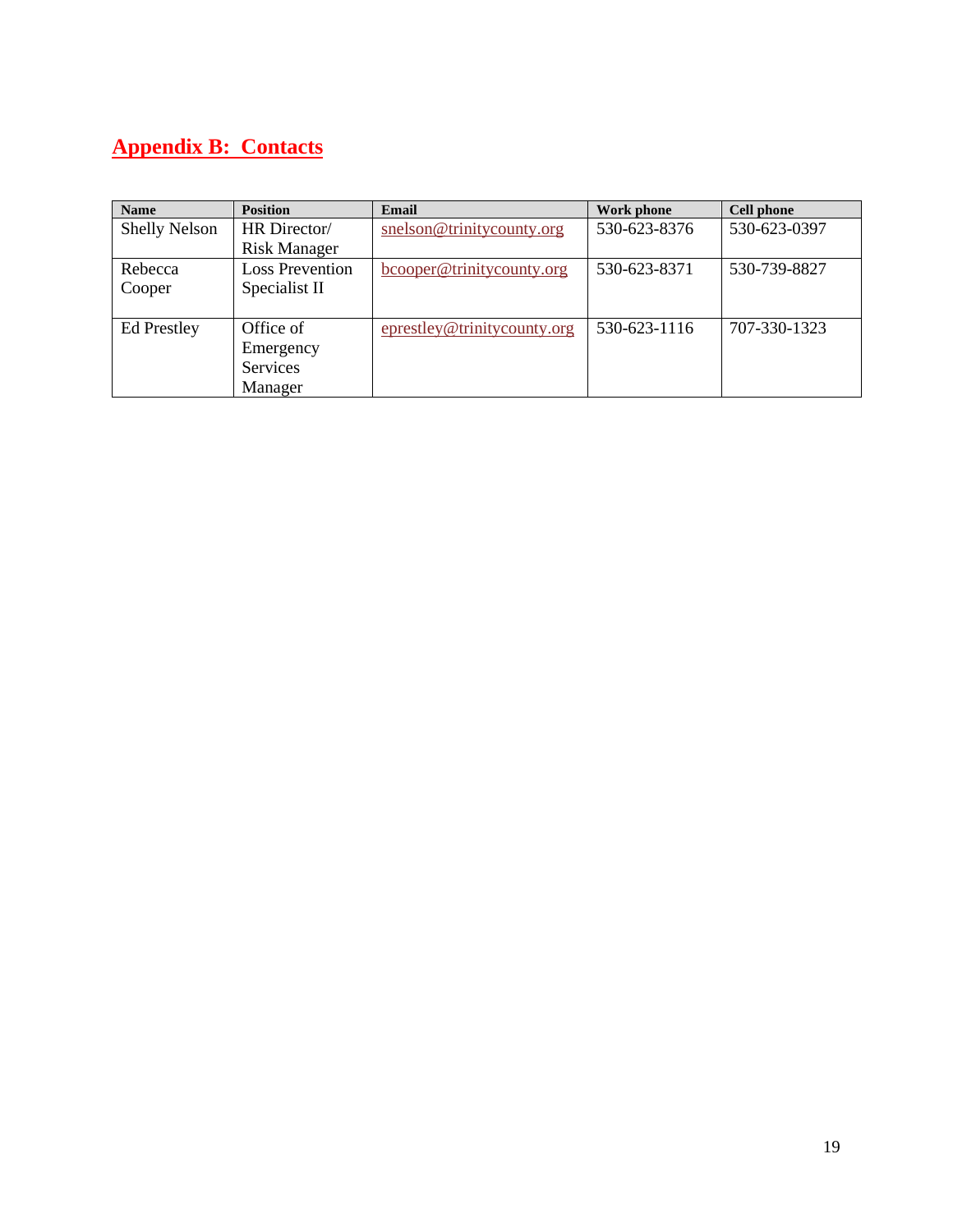## **Appendix C: Types of Respirators and Filters**

The atmosphere and the air contaminant level that a person may encounter dictate the type of respirator that must be worn. Respirator types are listed below:

#### **Air-purifying respirator (APR)**

The air-purifying respirator passes ambient air through filters, cartridges, or canister to remove gas, vapor, particulate, or combinations of gas, vapors and /or particulate from the air. These devices do not provide oxygen or protect against oxygen-deficient atmospheres.

For protection against chemical gases and vapors, the respirator must be equipped with an ESLI (End of Service Life Indicator) certified by NIOSH for containment.

#### **Filter Facepiece (dust mask)**

These negative pressure disposable particulate filtering facepieces, type of N, R, or P series have an entire facepiece composed of the filtering medium. These units have no replaceable parts.



#### **Half Mask or Full Filtering Facepieces**

These tight-fitting respirators are non-powered, negative pressure respirators. Ambient air is inhaled through purifying medium replaceable cartridges (filters) and exhaled through an exhaust valve.

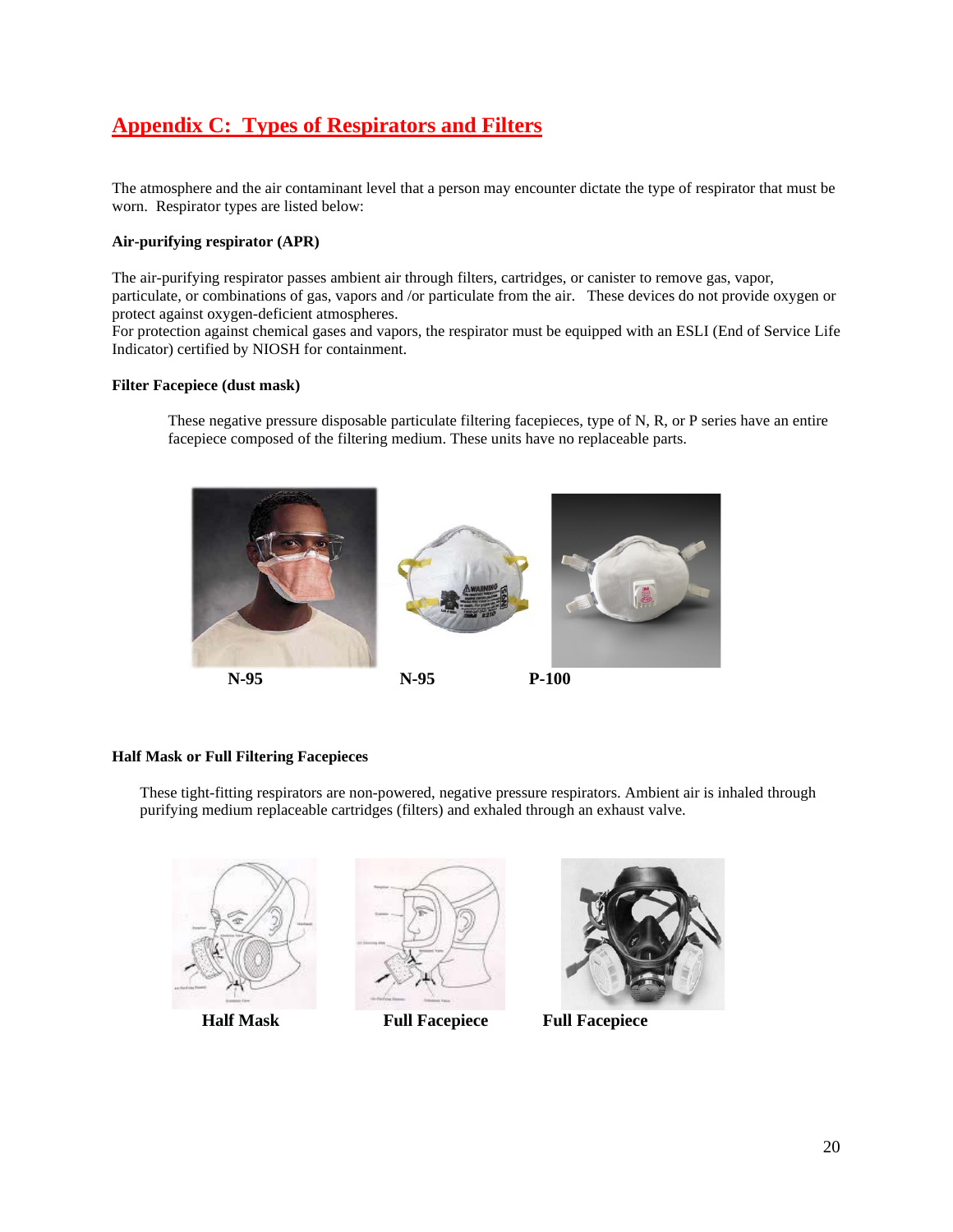### **FILTERS FOR AIR PURIFYING RESPIRATORS**

To help laboratory employees identify which cartridge is designed for which specific chemical all filters, cartridges, and canisters must be labeled and color-coded with an approval label provided by NIOSH.

### **Canister or Cartridge**

A canister or cartridge is a container with a filter, sorbent, or catalyst, or combination of these items which removes specific chemical contaminants from the air when passed through the container.





### **Types of Filter**

The filter is the component used in respirators to remove solid or liquid aerosols (particles) from inspired air and can also be called an air-purifying element.



There are nine possible classes of filters (three levels of filter efficiency and three levels of resistance to filter efficiency degradation):

### **Filter Efficiency**

Under NIOSH criteria, filter materials are tested at a flow rate of 85 lpm for penetration by particles with a medial aerodynamic diameter of 0.3 um and if certified are placed in one of three categories:

- Type 100 (99.7%) efficient (considered a high efficiency particulate air (HEPA) filter)
- Type 99 (99%) efficient
- Type 95 (95 %) efficient

#### **Filter Resistance Levels**

The categories of resistance to filter efficiency degradation:

N (Not resistant to oil)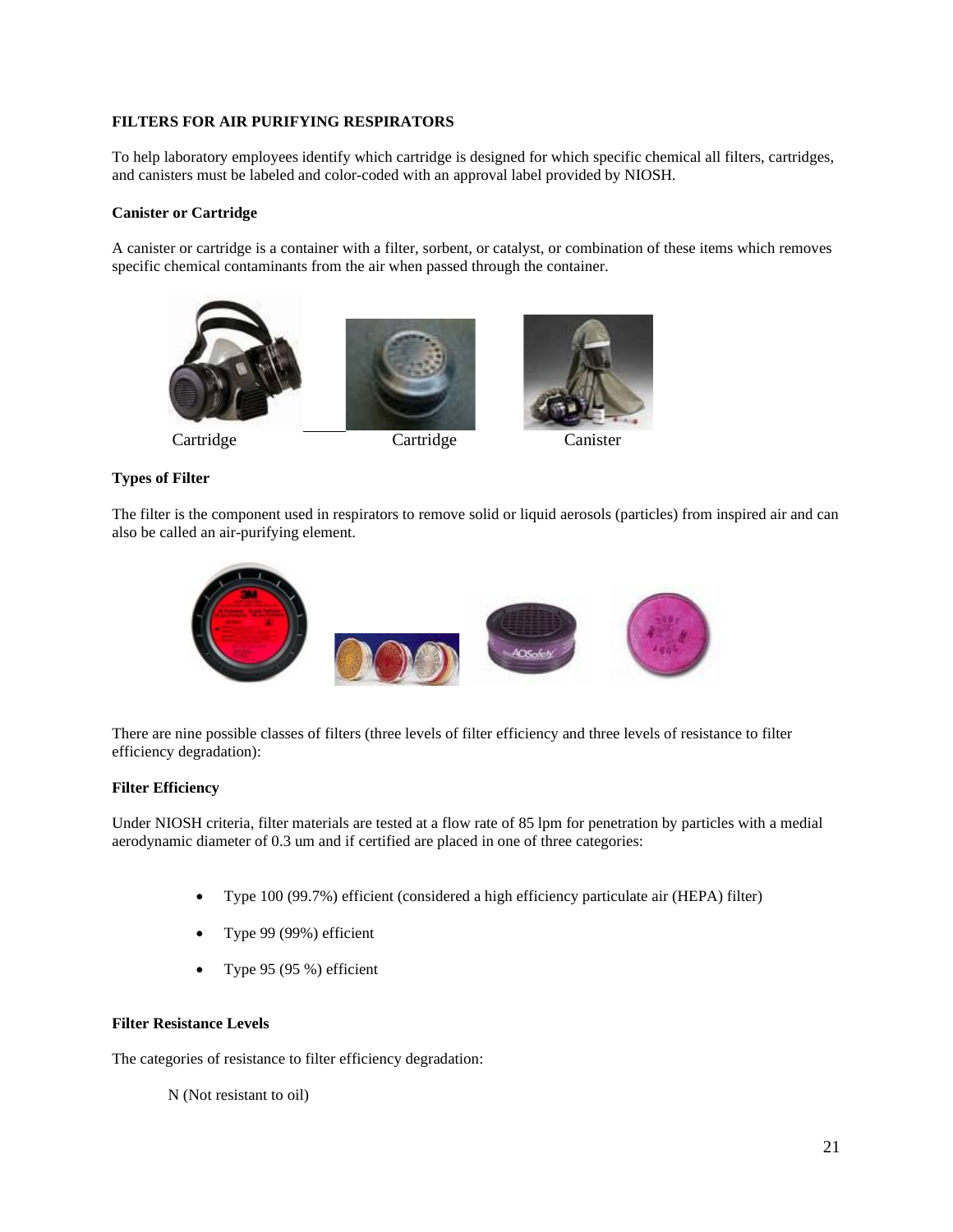R (Resistant to oil) P (Oil proof)

### **Type 100, 99, and 95 Particulate Filter**

N-100, 99 and 95 are effective against particulate aerosols free of oil; time use restrictions may apply. (a single shift time limitation may be appropriate) N-series filters should be restricted to use in those workplaces free of oil or other severely degrading aerosols.

P-100, 99, and 95 are effective against all particulate aerosols and P-100 is the only filter that is color coded magenta (P series filters have neither aerosol-use nor time-use limitations.

R-100, 99 and 95 are effective against all particulate aerosols, time use restrictions may apply (R series filters do not have similar aerosol-use restrictions).

As for any filter, service time will be limited by considerations of hygiene and increased breathing resistance due to filter loading.

### **Examples of Particulate Filters**







**HEPA Filter HEPA Filter N-100**



### **Use of Filter**

Filter use and limitations should be clearly marked on the filter, filter package, or respirator box.

Dispose all filters according to manufacturer's guidelines.